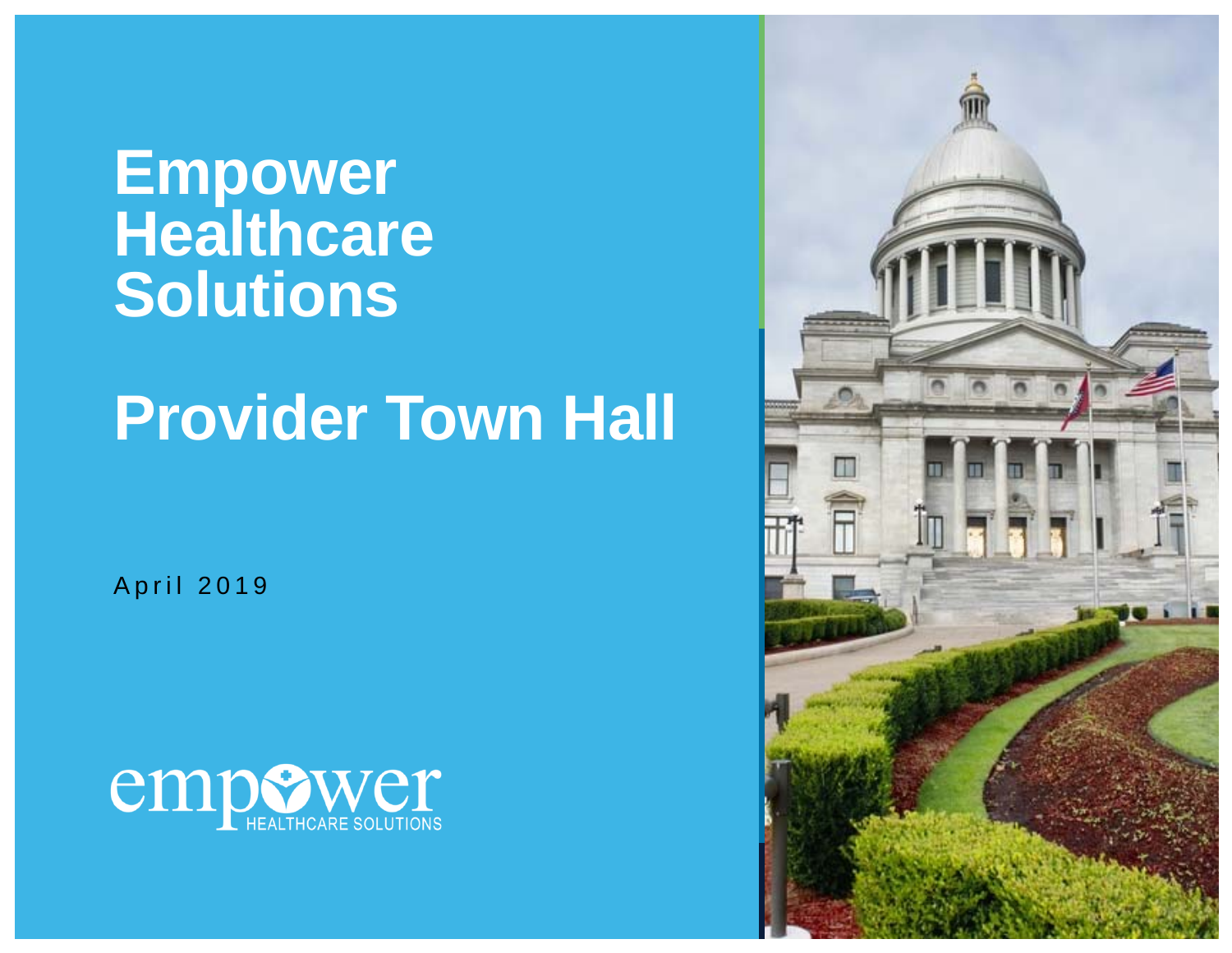#### **Agenda**

- PASSE Overview
- About Empower
- Provider Participation
- Member Eligibility
- Claims Submission Guidelines
- $\bullet$ Empower Provider Portal
- Provider Resources

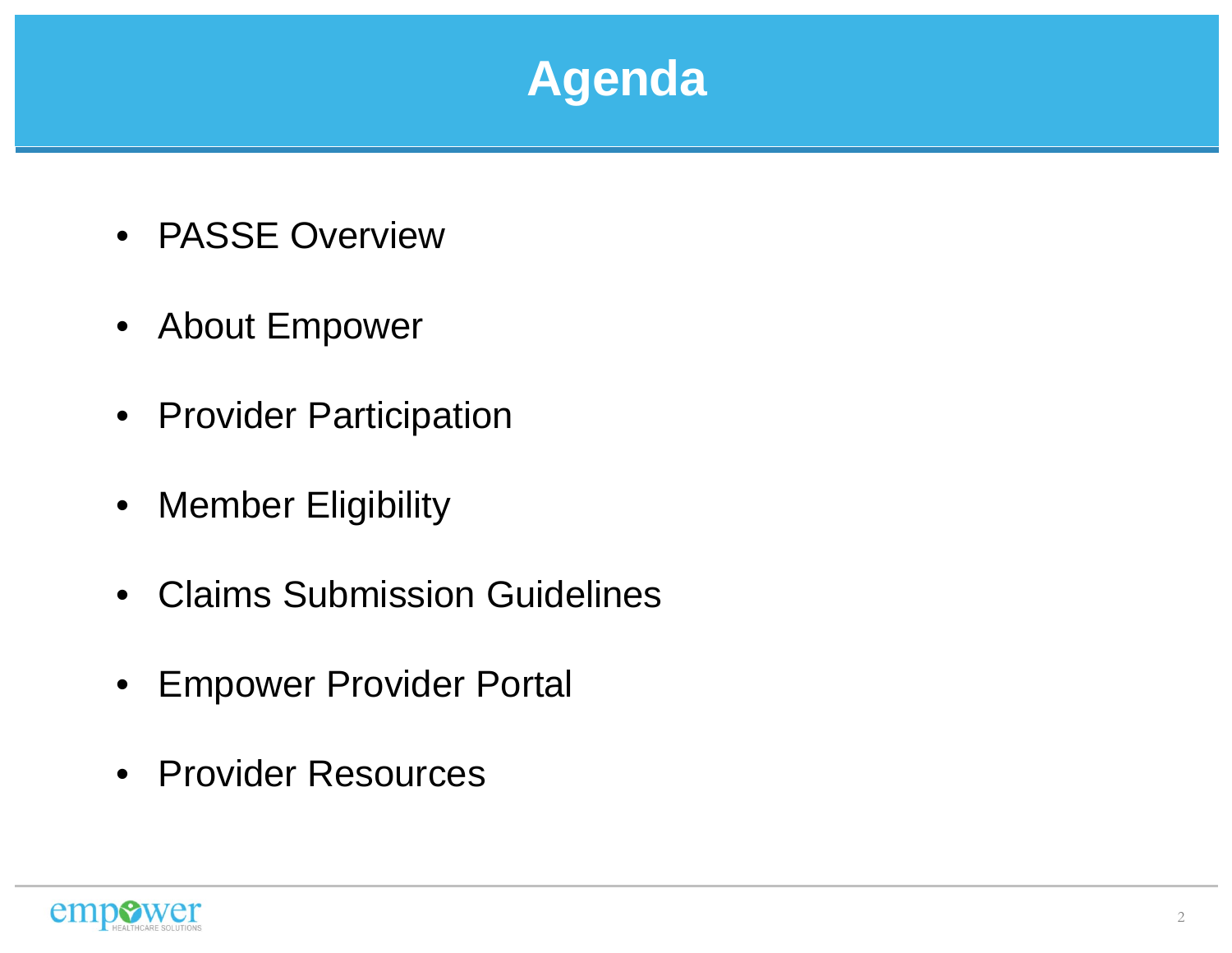# **PASSE Overview**

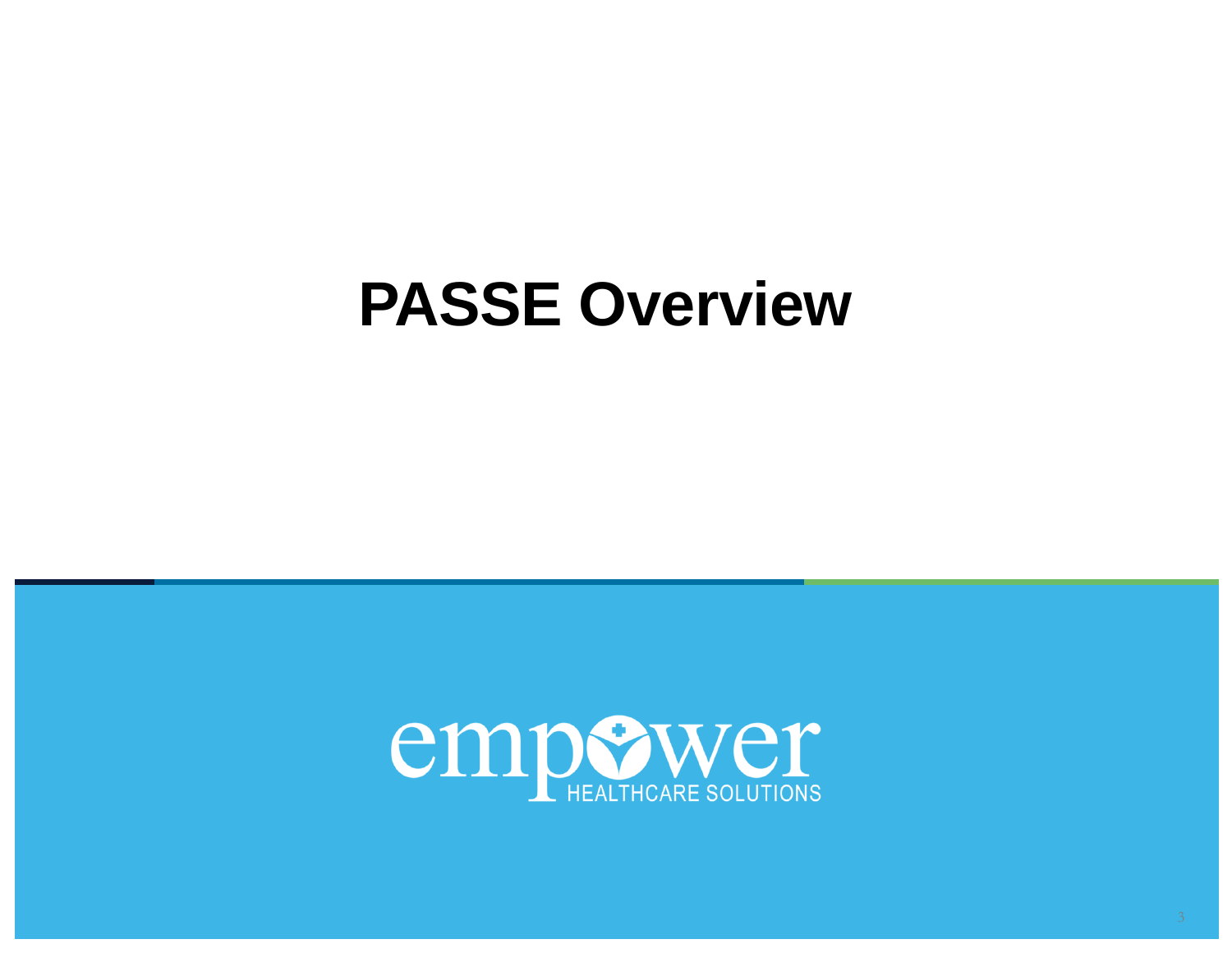### **PASSE Overview**

- A PASSE is a Provider-led Arkansas Shared Savings Entity
- Created by Act 775
- DHS defines the PASSE as "A new model of Organized Care that will address the needs of certain Medicaid Beneficiaries who have complex behavioral health and intellectual and developmental disabilities service needs."
- **Provider-led in that providers must own at least 51% of the new** company
- To learn more about the PASSE program visit Medicaid's website at: https://humanservices.arkansas.gov/about-dhs/dms/passe

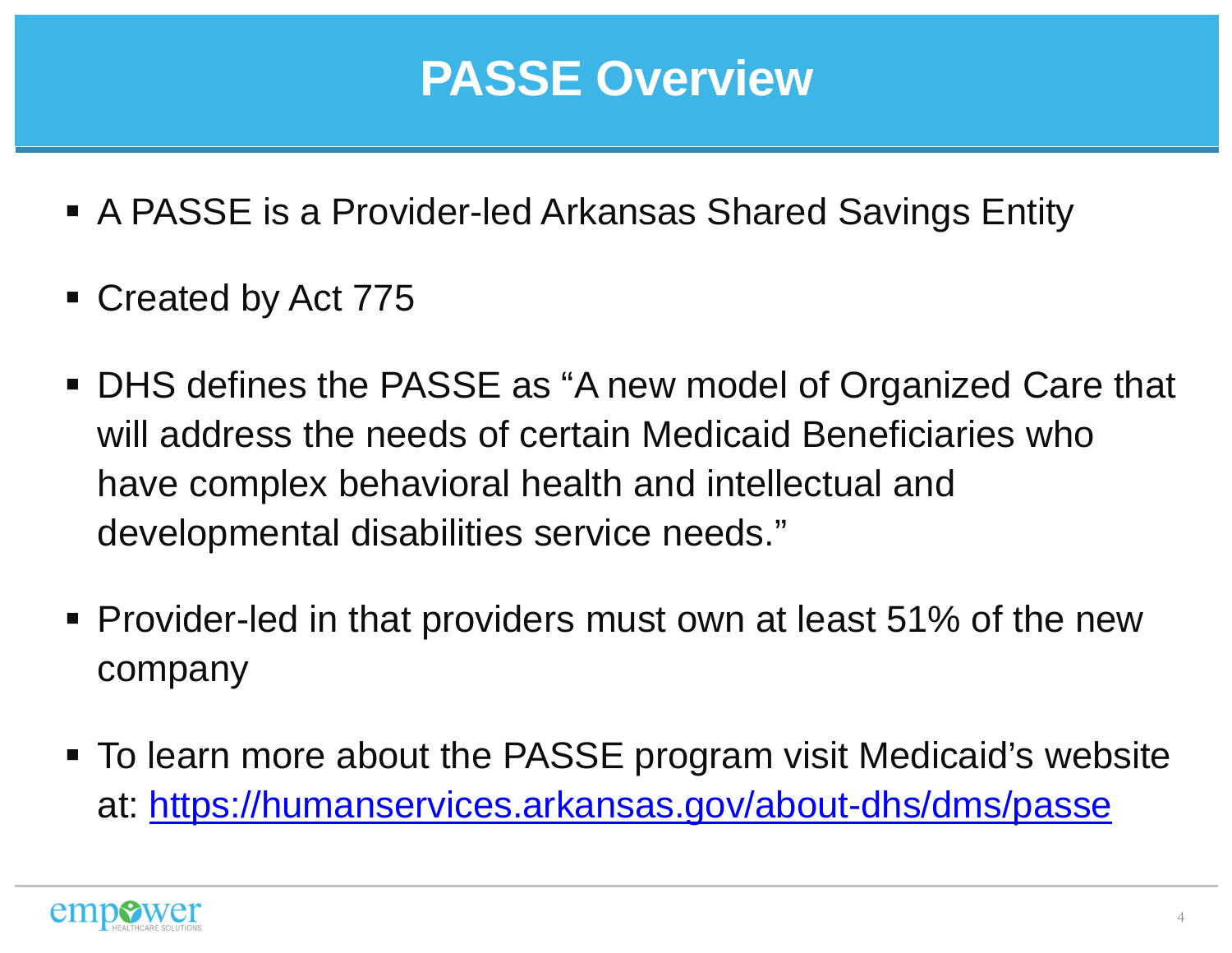### **PASSE Overview**



To improve the health of Arkansans who have need of intensive levels of specialized care due to mental health, intellectual or developmental disabilities



To link providers of physical health care with providers of behavioral health care and services for individuals with developmental disabilities



To coordinate care for all community-based services for individuals with intensive levels of specialized care needs



To reduce excess cost of care due to under-utilization and overutilization of services



To allow flexibility in the array of services offered to the population served



To reduce costs by organizing care, not just by managing finances



To increase the number of service providers available in the community to the population covered

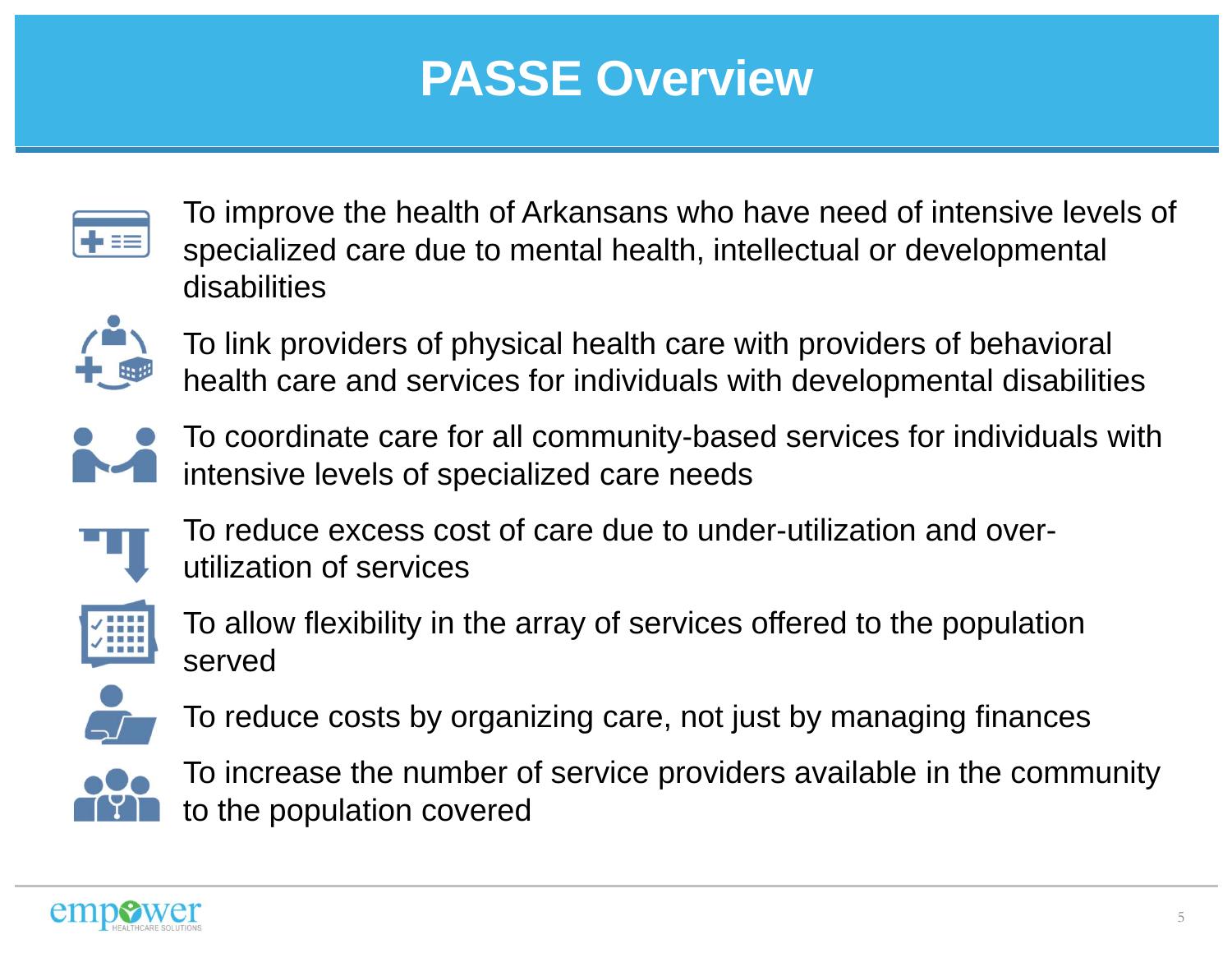# **About Empower**

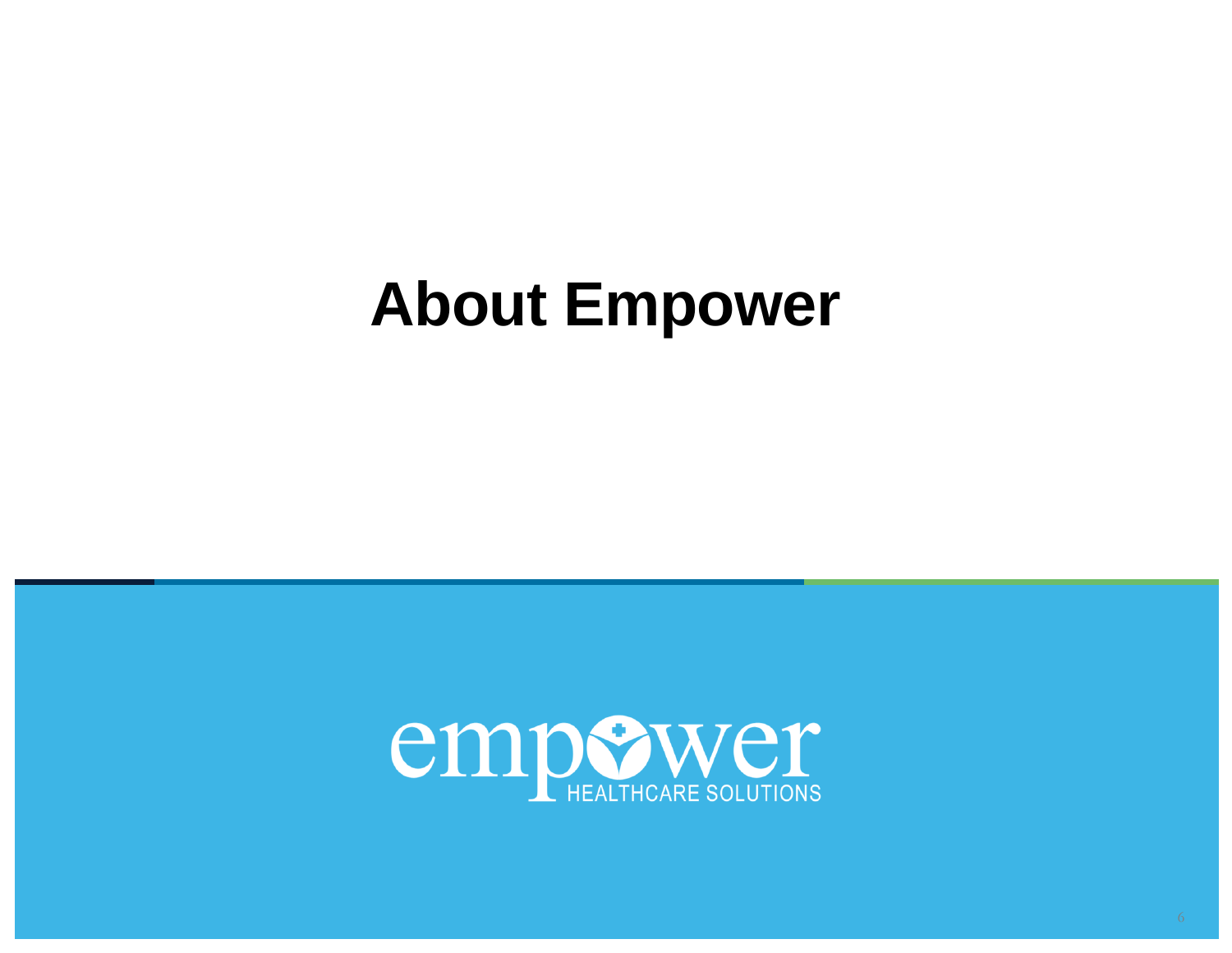#### **About Empower**

*Our goal is to empower individuals to lead fuller, healthier lives at home and in their communities.*

Empower is a partnership between **Beacon Health Options** and five provider organizations:

- **Arkansas Community Health Network (ACHN)**
- •**Woodruff Health Group**
- •**The Arkansas Healthcare Alliance**
- •**Stratera**
- • **Independent Case Management (ICM)**

Empower currently has **19,000+** enrolled members with over **80** contracted hospitals, **5,000+** physicians, and nearly **700** behavioral health and developmental disability contracted providers statewide.

Empower integrates physical health, behavioral health, developmental and intellectual disability care, and social support services in order to increase access to care while improving the quality of life for our members.

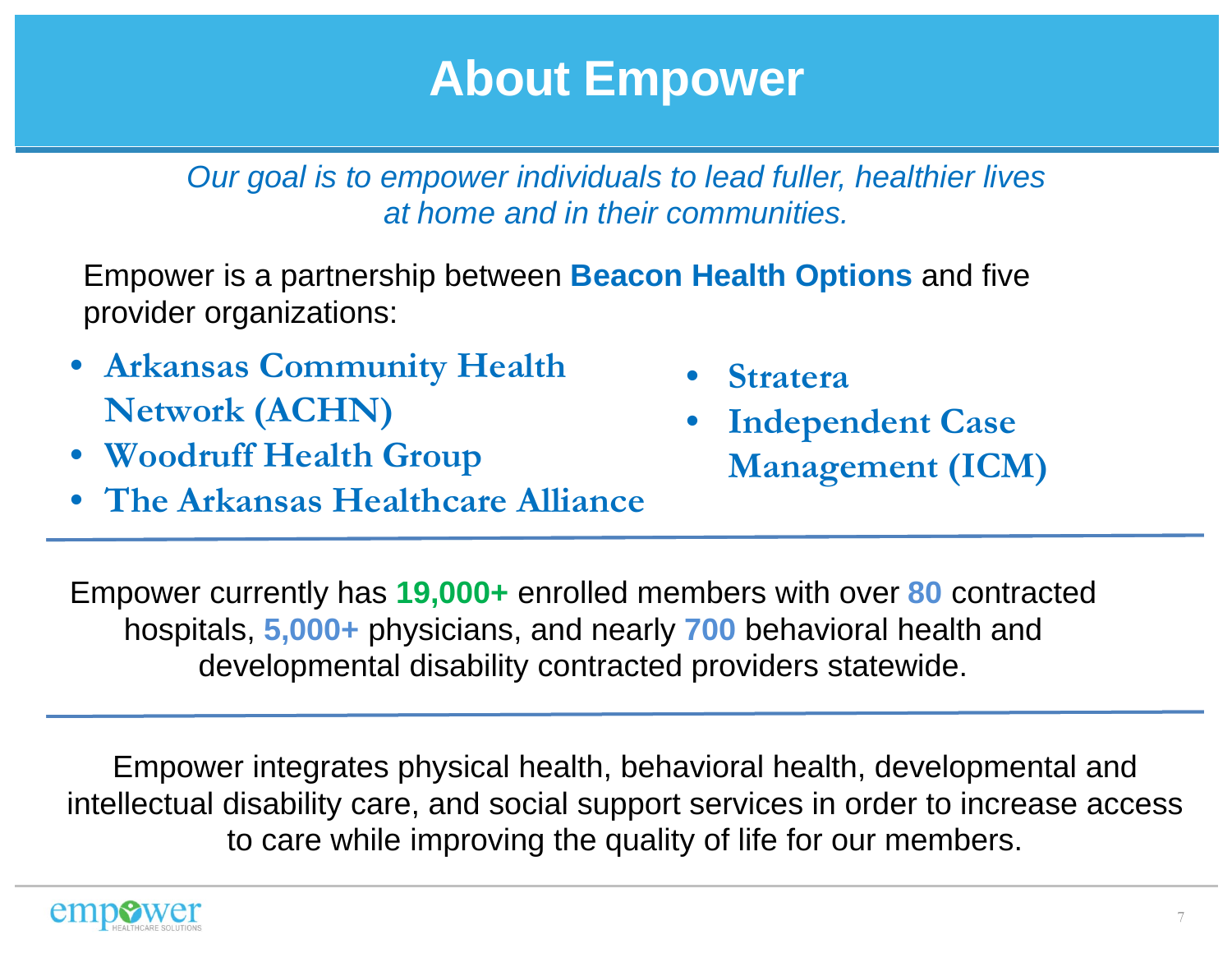# **Provider Participation**

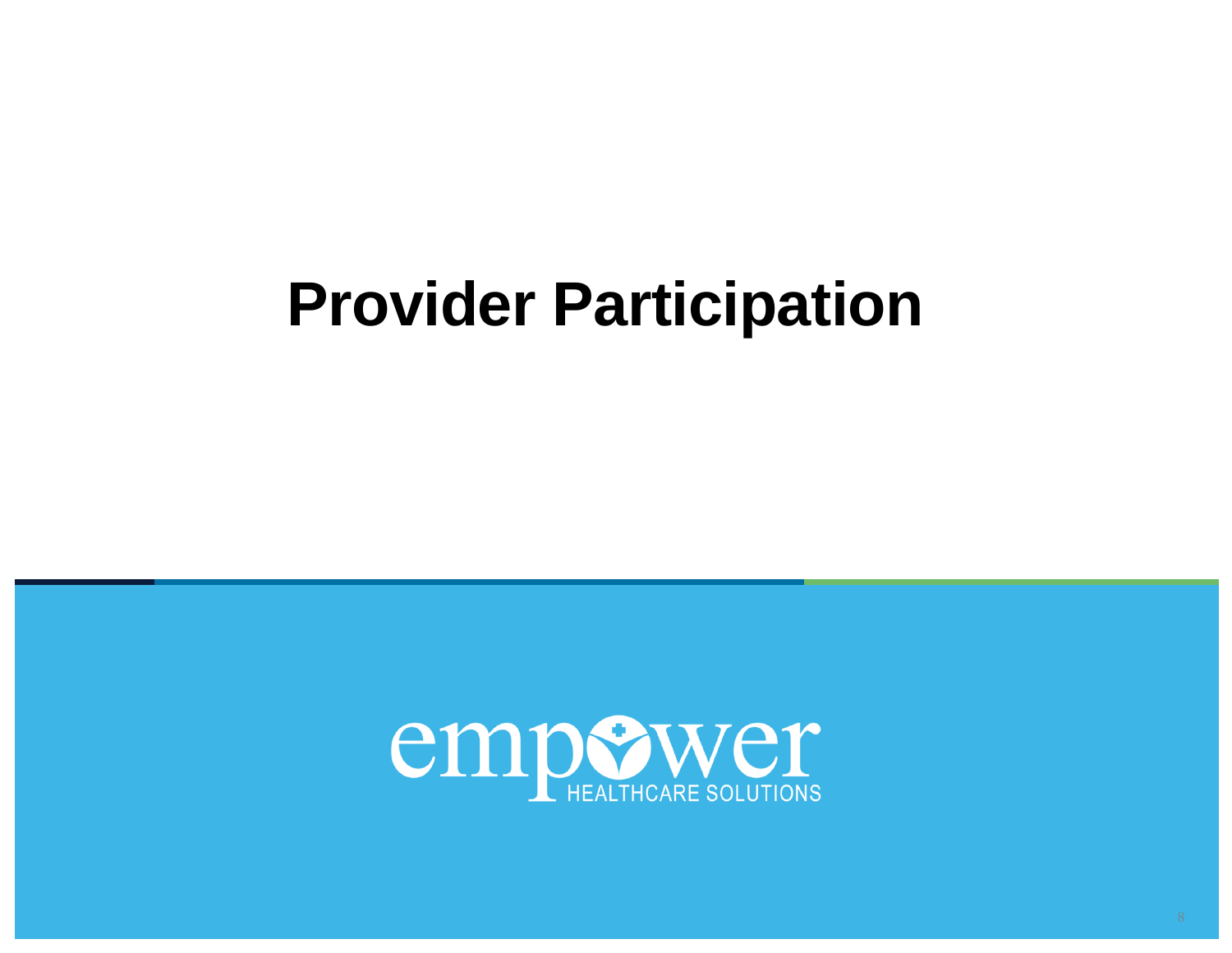#### **Provider Participation**

As an **Empower** provider you can rely on having access and resources readily available to you to assist you with navigating through the PASSE efficiently and effectively.

Participating providers receive:

- • Secured portal access for claims submission, claims status, member eligibility verification, and authorization submission
- • Ongoing Provider Relations support to provide telephonic or onsite assistance
- • Training and educational resources
- • No referrals and limited prior authorizations requests

#### To Join the Empower Network:

•Email: empower.network@empowerhcs.com



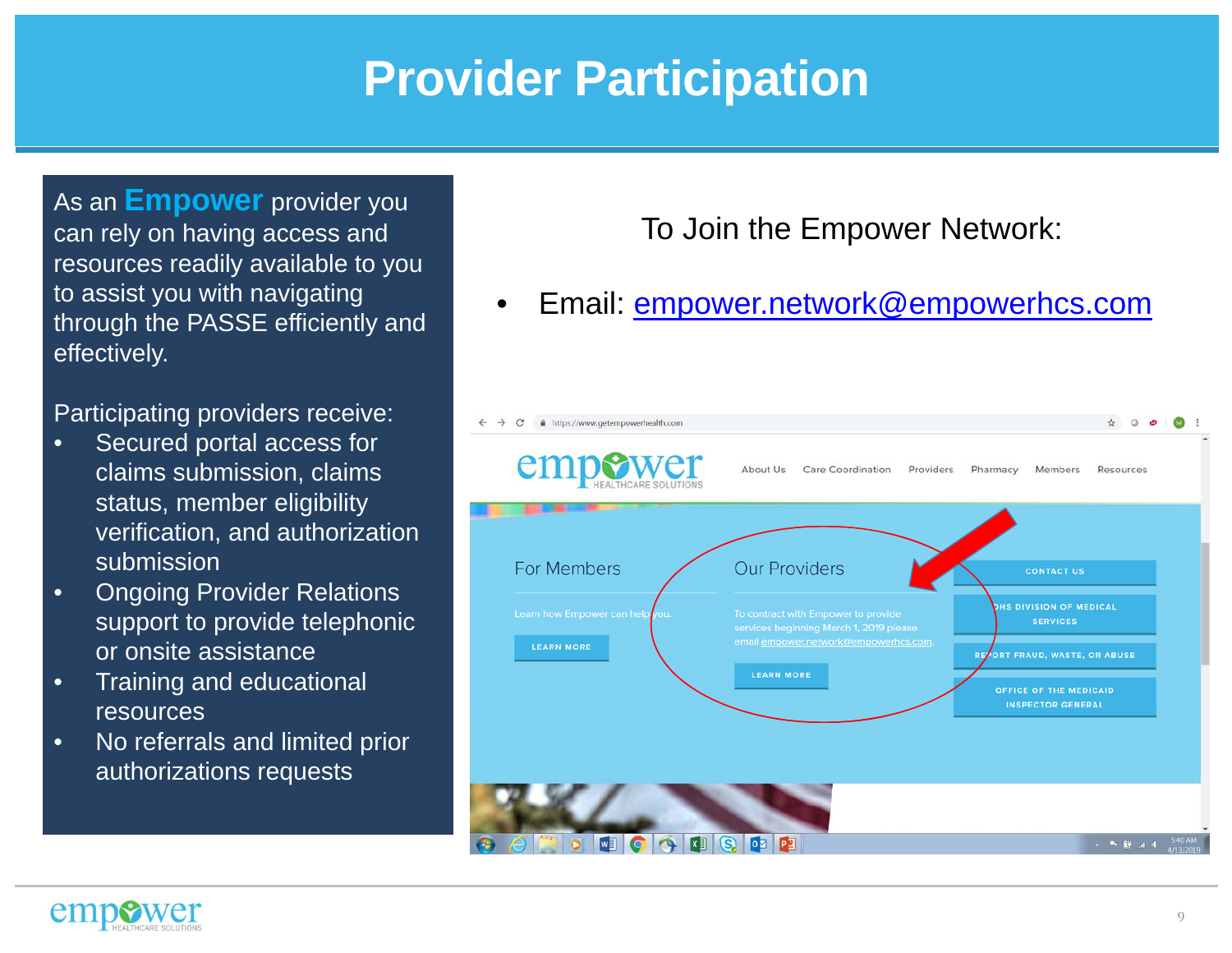#### **Provider Participation**

- $\overline{\phantom{a}}$ **Enroll** as a qualified Arkansas Medicaid provider
- $\blacksquare$  Complying with **credentialing and re-credentialing** requirements *(NOTE: Credentialing is waived, and not required, for 2019*)
- $\blacksquare$  Accommodate **physical access and scheduling flexibility** to meet the needs of members
- $\blacksquare$ Work with the members **Care Coordinator** to facilitate care
- $\blacksquare$ Meet **prior authorization** guidelines
- $\blacksquare$  Provide **culturally competent care** and covered services to members to meet or exceed professionally recognized standards
- $\overline{\phantom{a}}$ **Participate** in Empower's provider education and training efforts
- $\overline{\phantom{a}}$ **Submitting clean claims** in a timely manner
- $\mathcal{A}$ **Informing members** of their rights and responsibilities



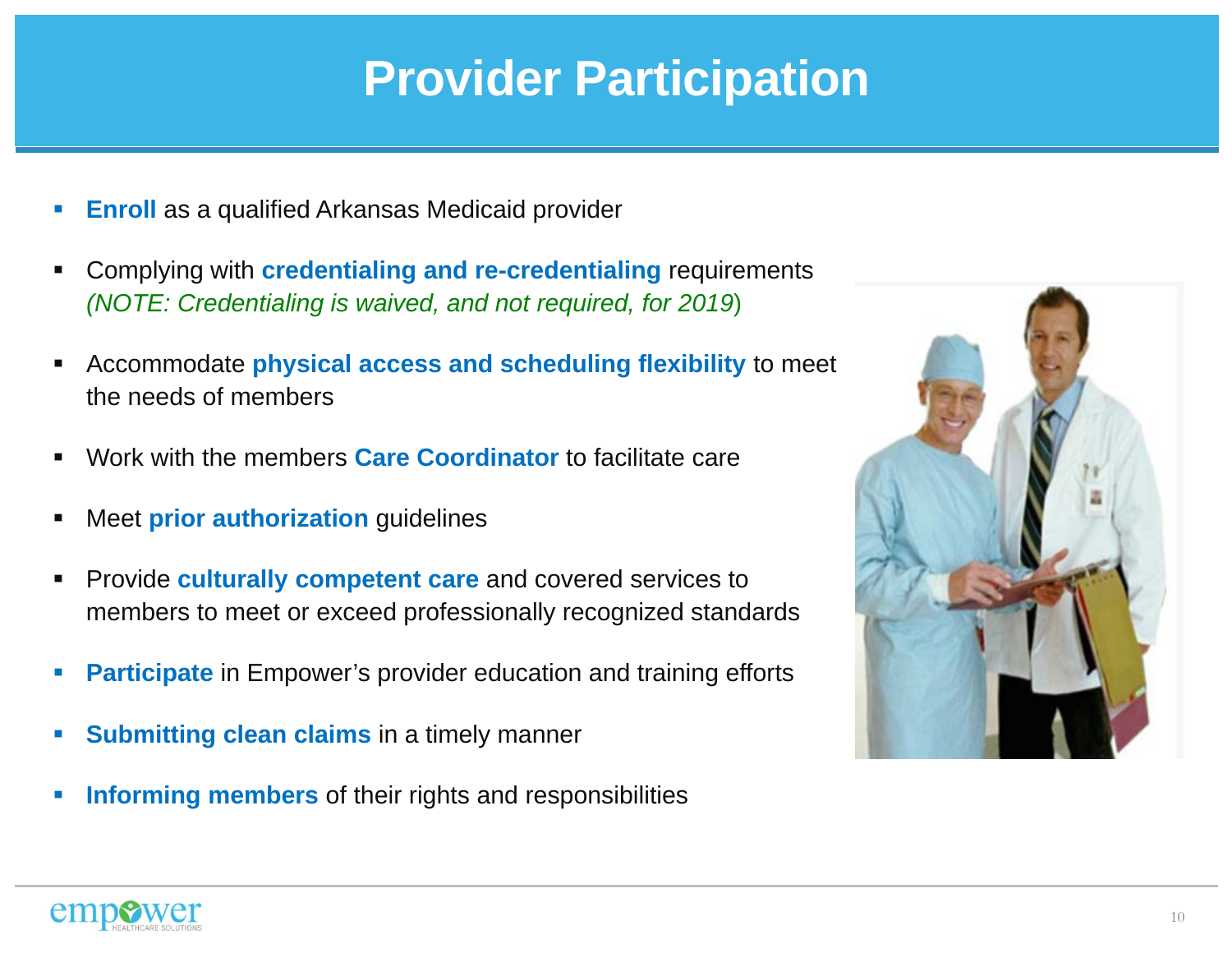# **Member Eligibility**

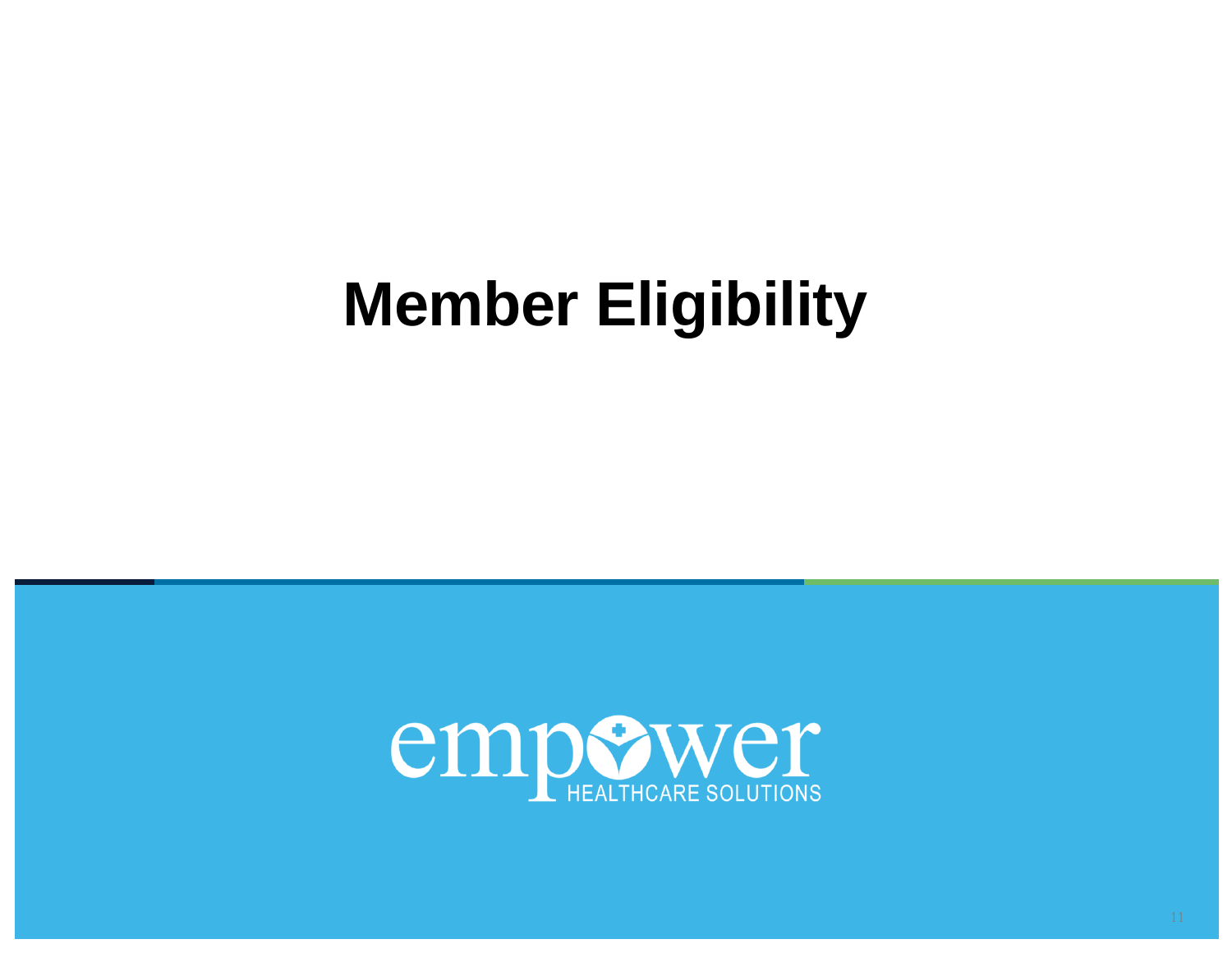### **Member Eligibility**



Obtain a copy of the member's Empower ID Card at the time of the visit



Routinely verify eligibility of the member at www.getempowerhealth.com or by calling 855-429-1028



Obtain prior authorizations, when required, prior to rendering services



Verify type of coverage as benefits may not be the same for all members with Empower

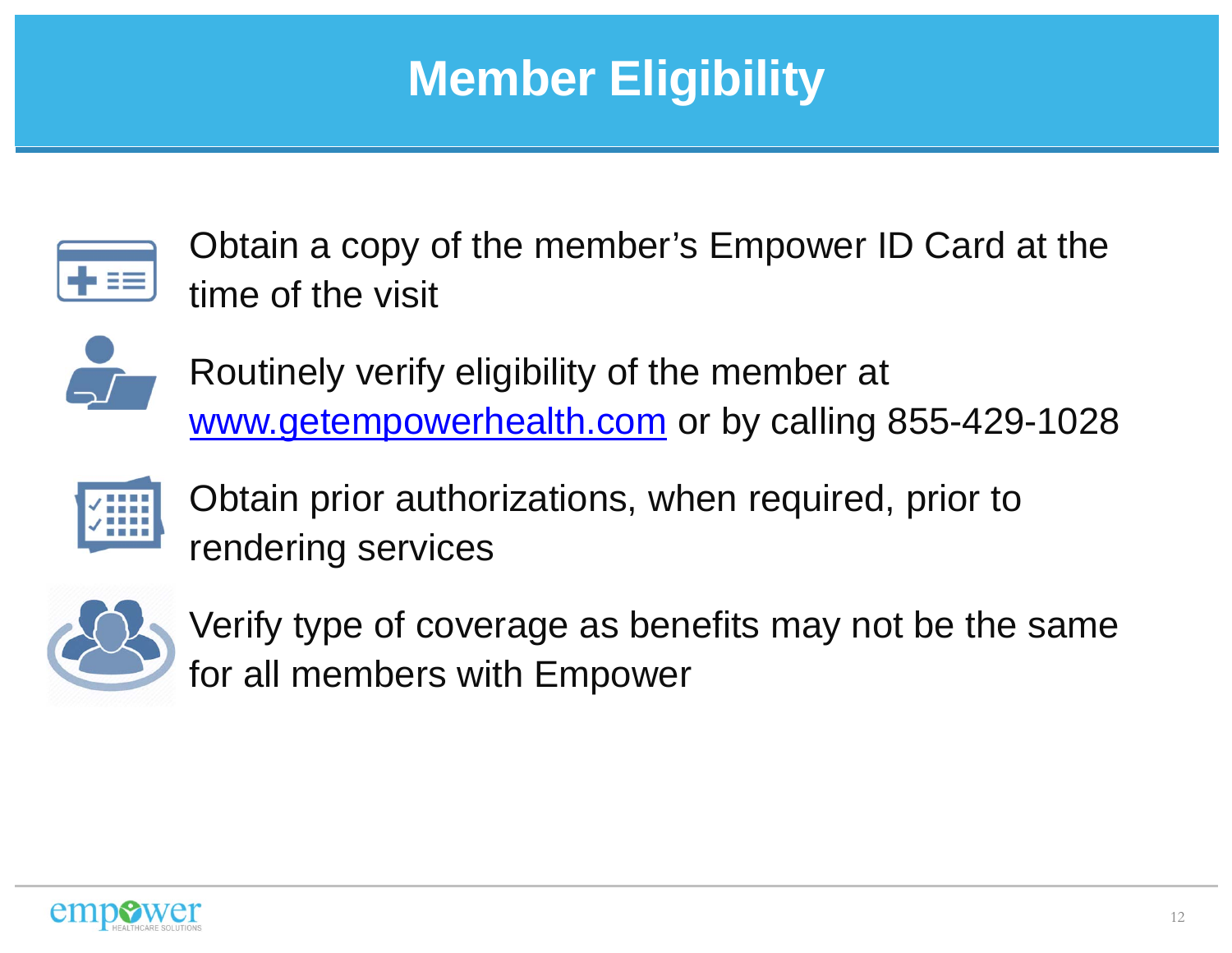### **Member Eligibility**

| $\left  \ddot{+} \right $<br>An Arkansas Medicald Program                                    |                                          | emp                                                        |                                                                                     | 855-429-1028<br>800-364-6331                                                         |
|----------------------------------------------------------------------------------------------|------------------------------------------|------------------------------------------------------------|-------------------------------------------------------------------------------------|--------------------------------------------------------------------------------------|
| <b>NAME</b><br>SMITH, JANE M<br><b>PASSE ID#</b><br>E12345678901<br><b>RICHINE</b><br>004336 | DOB<br>01/10/1970<br><b>RAPON</b><br>ADV | <b>GENDER</b><br><b>FEMALE</b><br><b>RIGROUP</b><br>RX2798 | To Submit Claims & Paper Correspondence: P.O. Box 211446 Eagan, MN 55121<br>empower | THIS CARD DOES NOT GUARANTEE<br><b>ELIGIBILITY OR PAYMENT FOR</b><br><b>SERVICES</b> |
| DO NOT LET OTHERS USE THIS CARD                                                              |                                          |                                                            |                                                                                     |                                                                                      |

- •Members should present their ID cards at the time of service
- • The ID card will contain the following information: Member's name, Date of Birth, and Gender Member's PASSE ID number (*needed for claim submission*) Pharmacy ID number Empower contact information Claims filing address

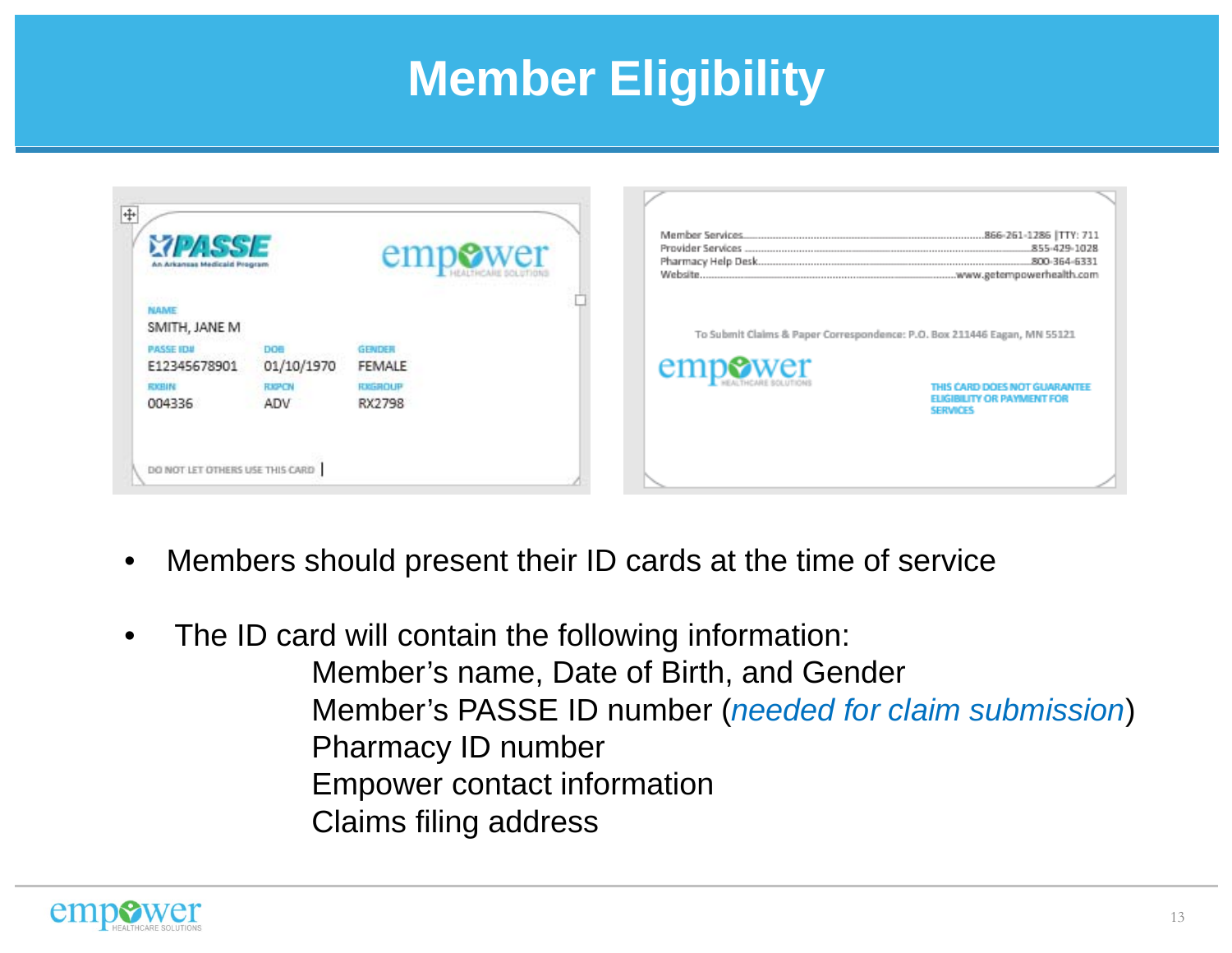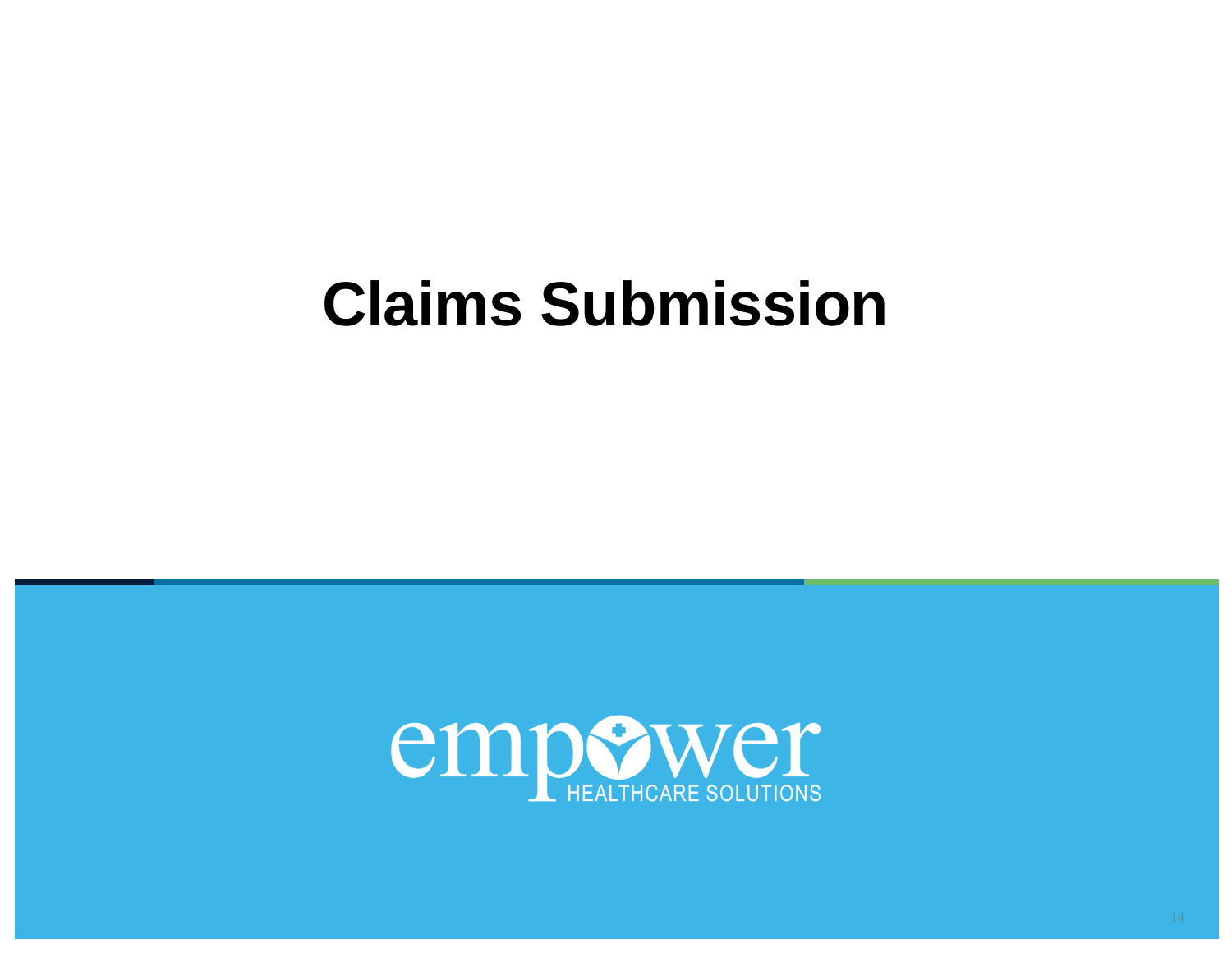

- $\bullet$  Timely filing: 365 days from date of service
- $\bullet$ **Corrected** claims/adjustment requests submitted within 90 days of Remittance Advice



#### **Accepted Methods**

- Electronic (EDI) Change Healthcare. Payer ID: **12956**
- $\bullet$  Paper Claim Forms: CMS-1500 or UB04
- $\bullet$ Web Portal: **Professional Claims Only**



#### **EFT/ERA**

- • InstaMed – Please visit www.instamed.com/ eraeft to register
- $\bullet$  If you are currently enrolled with InstaMed, you will be able to add Empower to your InstaMed profile

#### **www.getempowerhealth.com**

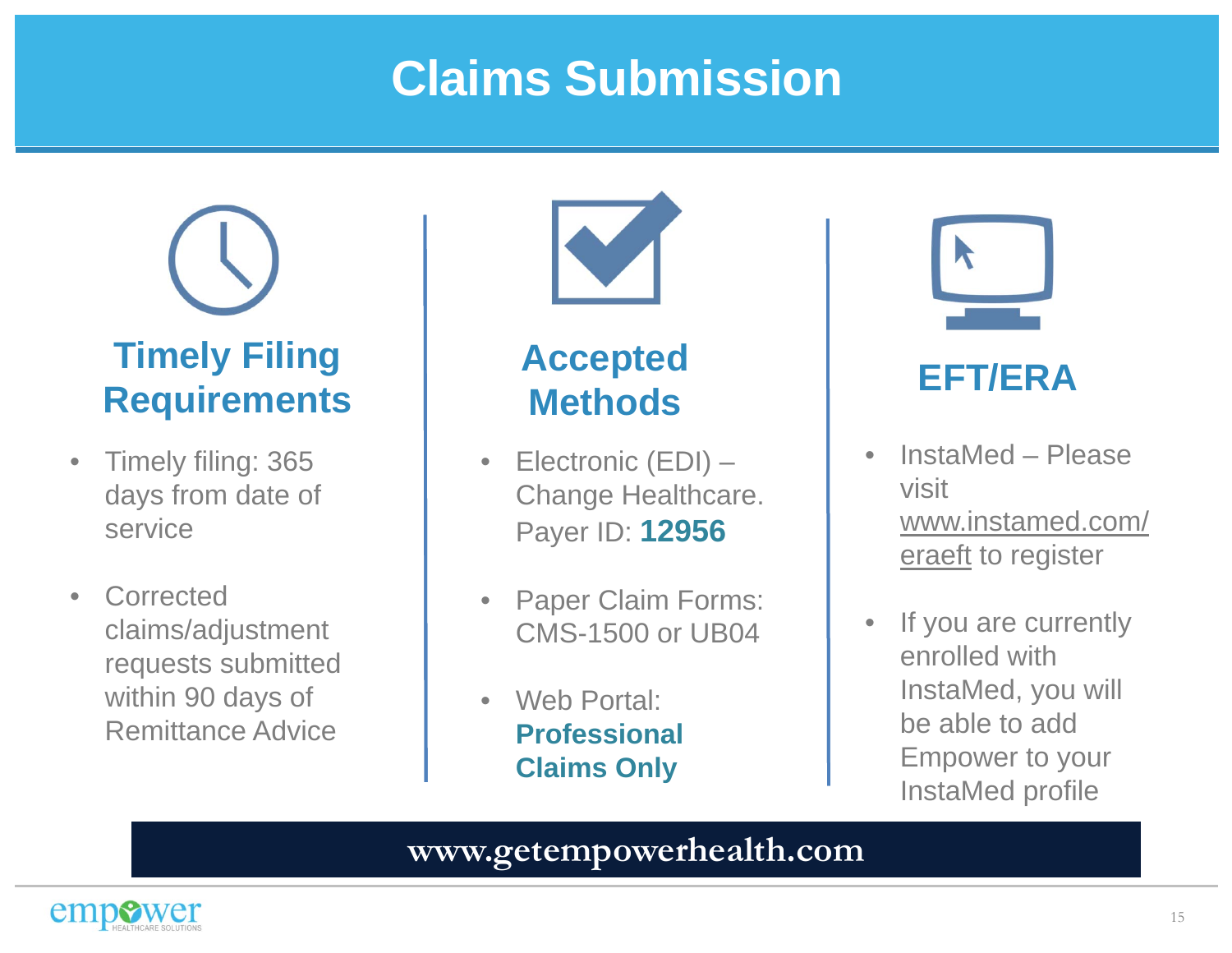#### **Electronic Claim Submission Process**

- •Empower's clearinghouse is **Change Healthcare** (formerly Emdeon)
- •Empower's **Payor ID 12956**
- • Empower can receive ANSI X12N 837, or most current version, professional, institution or encounter transactions. In addition, it can generate an ANSI X12N 835, or most current version electronic remittance advice known as an Explanation of Payment (EOP)
- • Providers can submit *professional claims only* online through the provider portal at this time (please note that facility claims will need to be submitted through a clearinghouse or paper claim form)

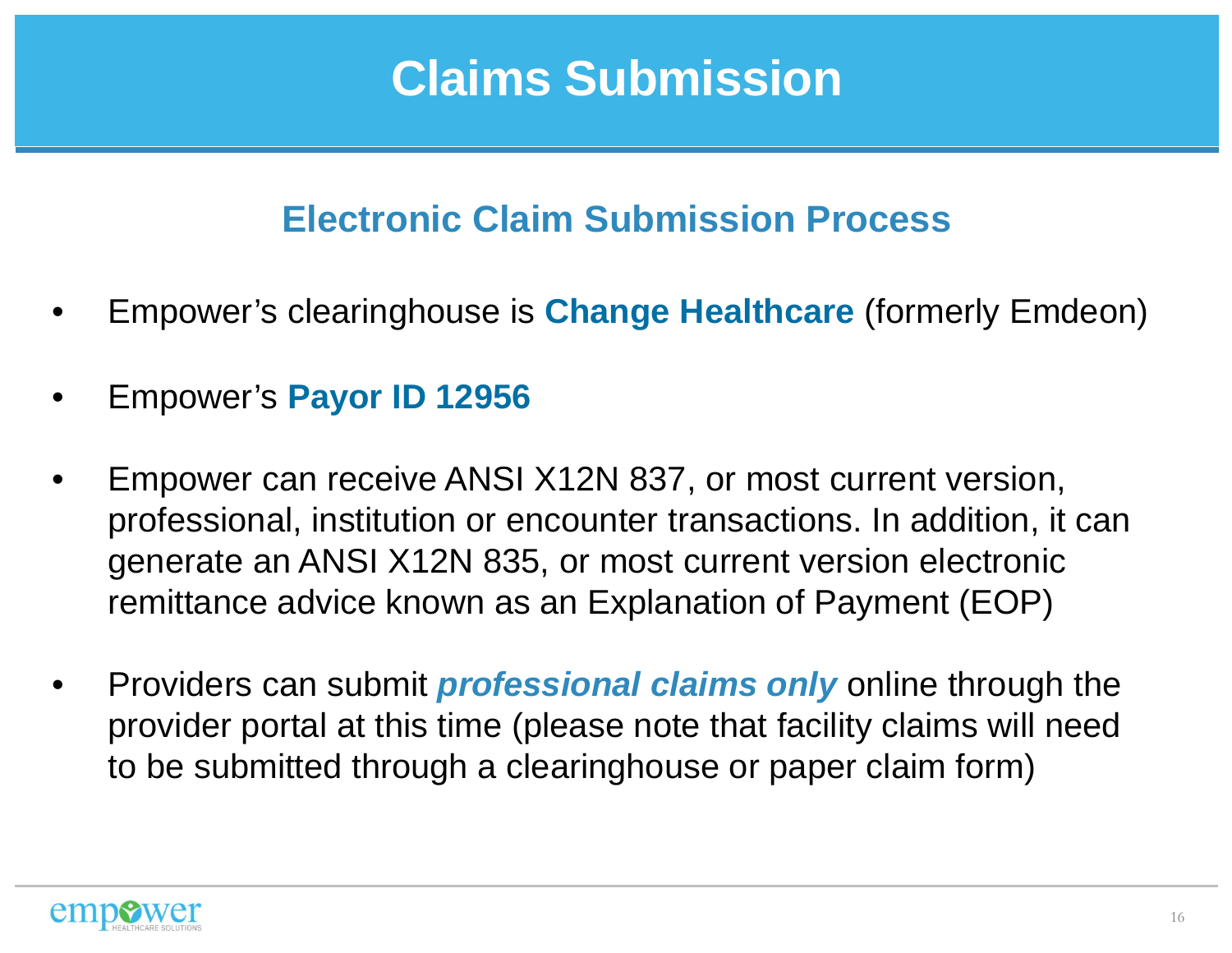#### **Paper Claim Submission Process**

- Providers without electronic billing capability may submit paper claims using the appropriate National Standard Claim Forms
- • Claims for professional services and durable medical equipment should be submitted on a CMS-1500 form and claims for hospital based inpatient and outpatient services and behavioral health facility services (ICF/RTC) on a UB-04 (CMS 1450) form
- •All paper claims should be mailed to:

**Empower Healthcare Solutions LLC PO Box 211446Eagan, MN 55121**

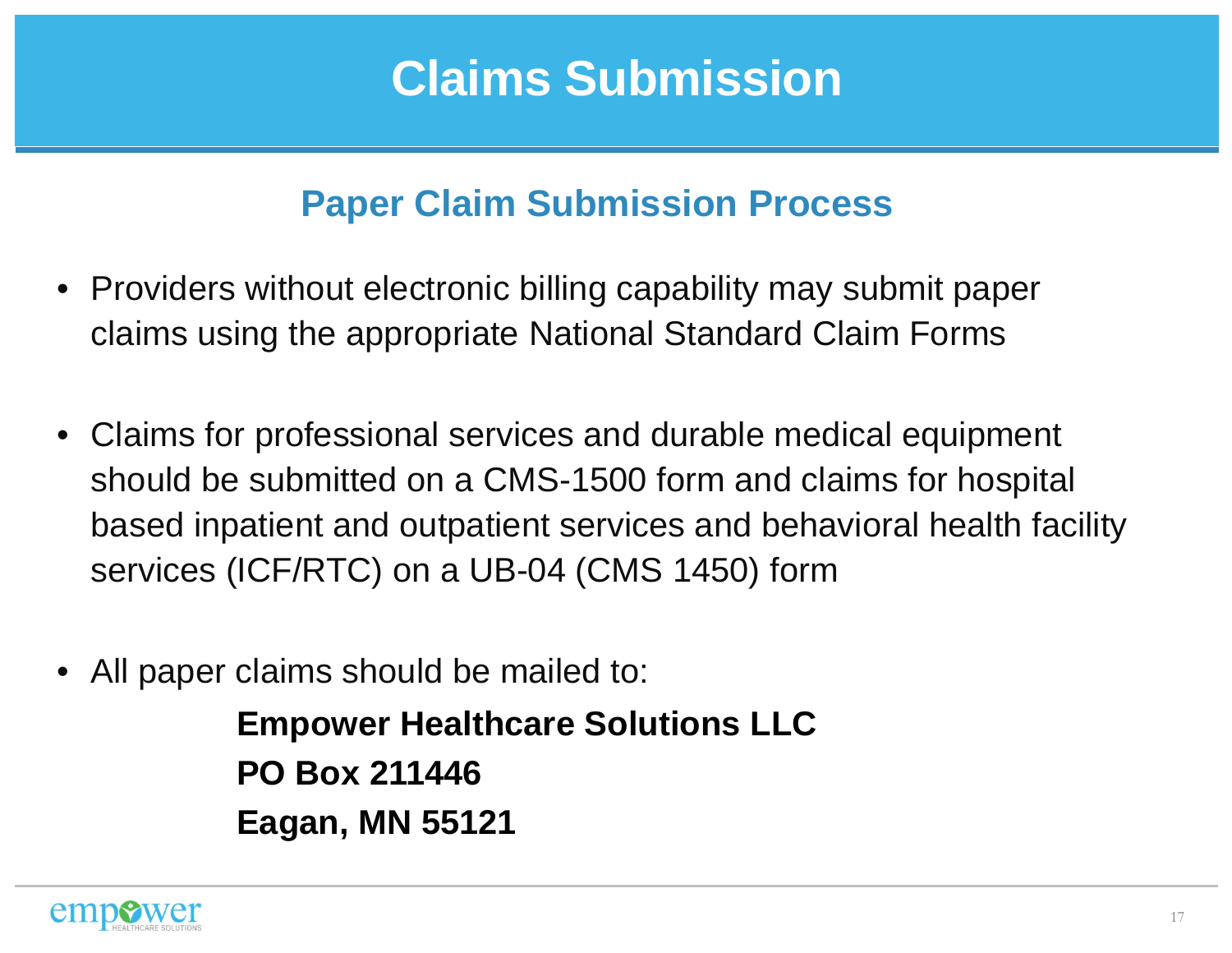#### **Claim Form Requirements**

Please confirm with Empower's Network department that the following information is current and matches state enrollment files:

- Provider name (as noted on current W-9 form)
- National Provider Identifier (NPI) *\*does not apply to atypical providers unless NPI is registered with state*
- Provider Medicaid ID # **-** *\*Required for atypical providers*
- Tax Identification Number (TIN)
- $\bullet$ Taxonomy code
- Physical location address
- •Billing name and address (as noted on current W-9 form)
- •Empower's Member ID # must be submitted on all claims

*This information also needs to be current with Arkansas Medicaid.* 

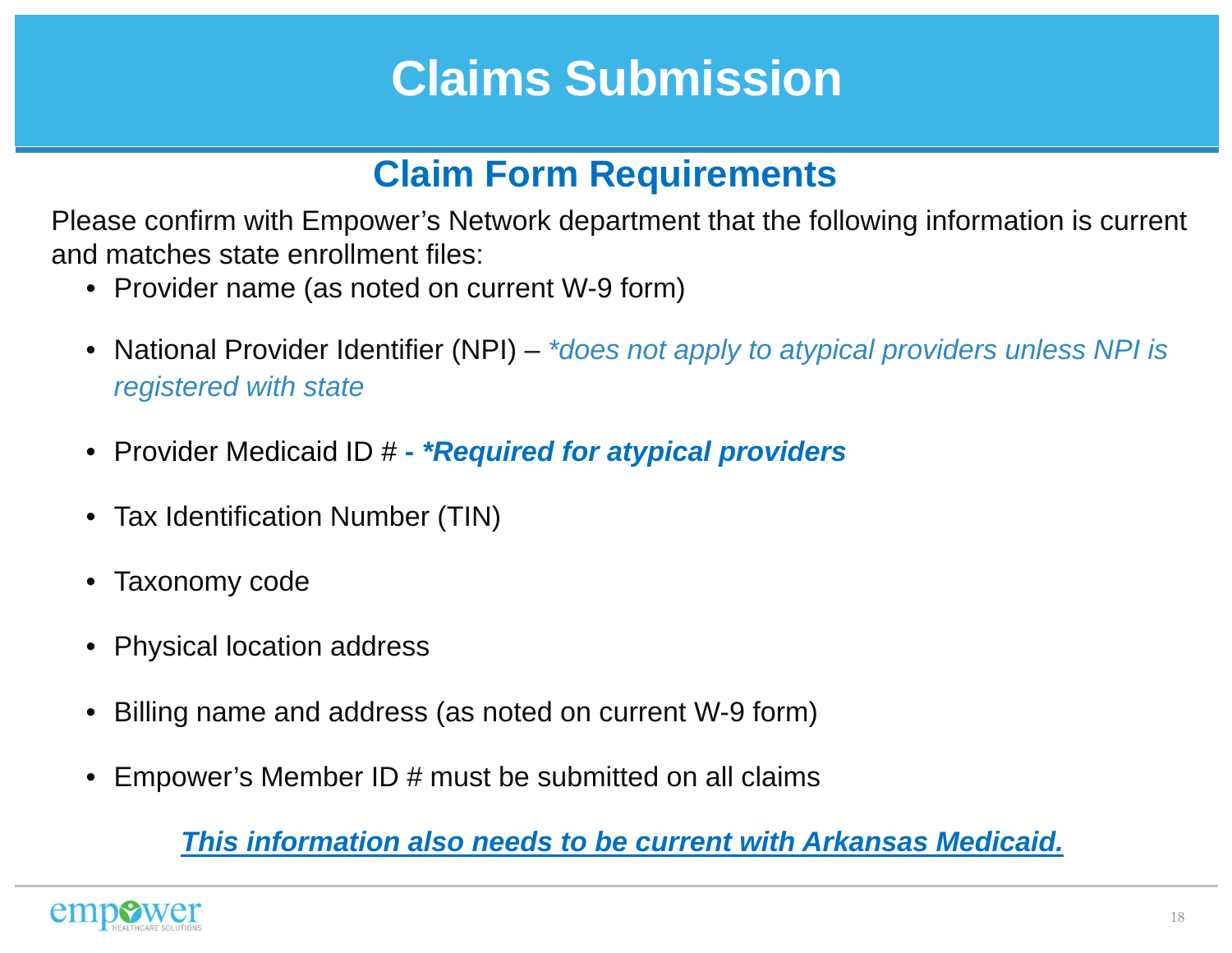#### **TPL - Medicare Crossover**

- $\bullet$  If a member has Medicare primary you will initially need to submit those claims to Medicare. Once they have processed you will need to submit your claim to us with a copy of the remittance from Medicare. Empower is working on establishing a data transfer with CMS – Providers will only bill Medicare. CMS will then send Empower a file with claims information to complete the Medicaid billing portion of the claim.
- $\bullet$  Medicare Advantage plans – will have to be billed first, then submitted to Empower on the paper form with EOPs attached.
- $\bullet$  Empower has identified BH and DD codes not covered by Medicare in order to bypass Medicare TPL edits.

#### **TPL - Commercial Insurance**

- $\bullet$  Medicaid is the payer of last resort. The Commercial insurance will have to be billed first, then submitted to Empower on the paper form with EOPs attached.
- $\bullet$  The PASSE must always apply TPL with the **exception** of pregnancy related claims, EPSDT services to include VFC, and services covered by TPL that are derived from an absent parent whose obligation to pay support is being enforced by Child Support Enforcement.

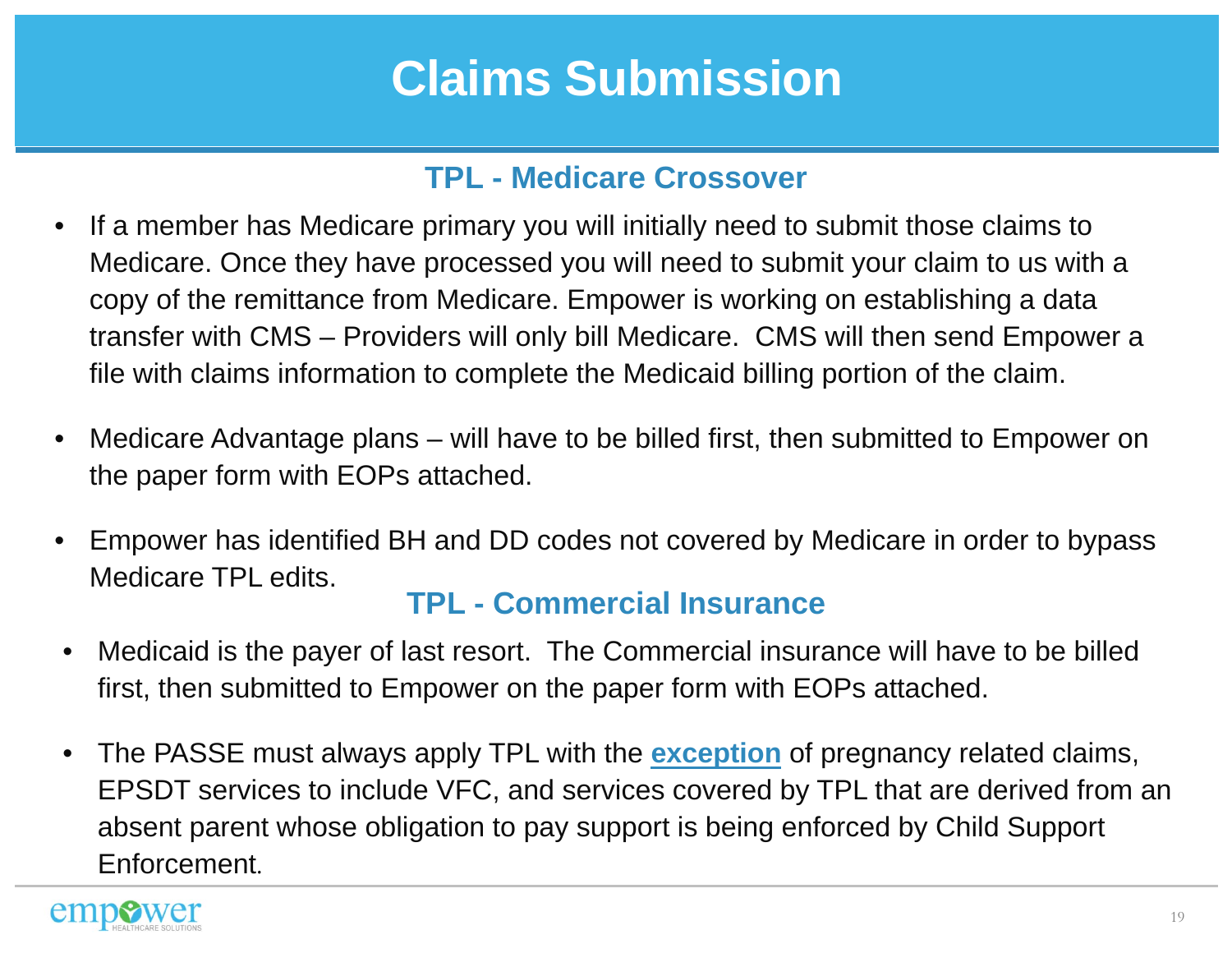- If a provider is inpatient the effective date of their eligibility with the PASSE, the IP provider will bill FFS Medicaid initial 7 days and then bill the PASSE
- **Hospital, FQHC, and RHC rates** will be provided to us from DHS monthly. Rate updates will apply retrospectively to the effective date once notified by DHS.
- DHS **published fee schedules** are used for all other services with the exception of CES Waiver

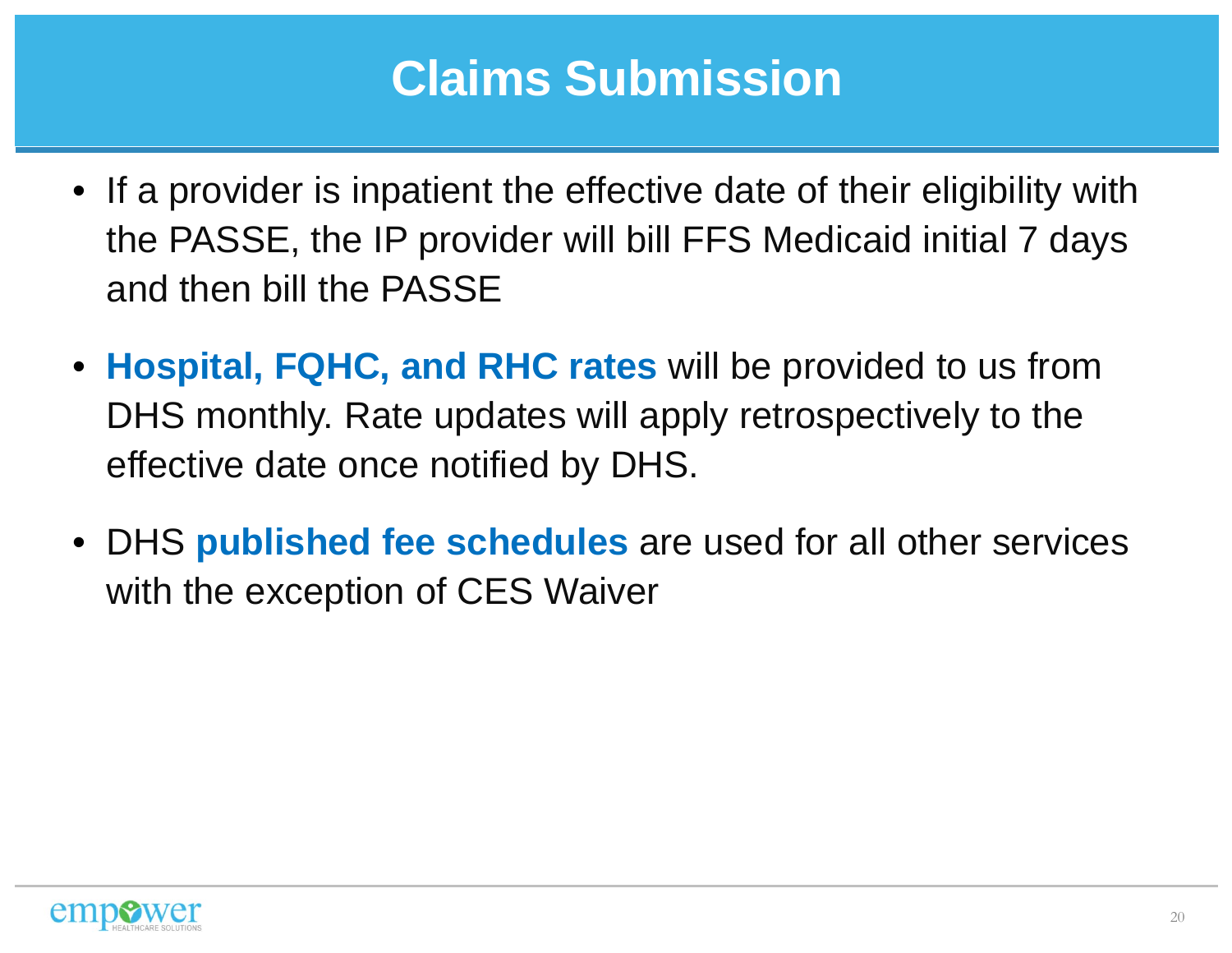#### Continuity of Care

- Empower will currently honor any authorization for services approved by DHS for services scheduled on or after March 1, 2019
- Authorizations for **Outpatient services** will be **waived** until July 1, 2019
- Authorizations for **Inpatient services** will be required and will **not be waived**
- Reimbursement for Out-of-Network providers will be 100% of Medicaid until June 30, 2019
- $\blacksquare$  All **Out-of-Network services will require an authorization** and be **reimbursed at 90%** beginning on July 1, 2019 *(with the exception of consent decree codes, which will continue to reimburse at 100% of Medicaid FS)*
- **DD/CES Waiver services** currently reimbursed under an approved budget will be reimbursed (and current authorizations extended ) at current budgeted rate through August 31, 2019

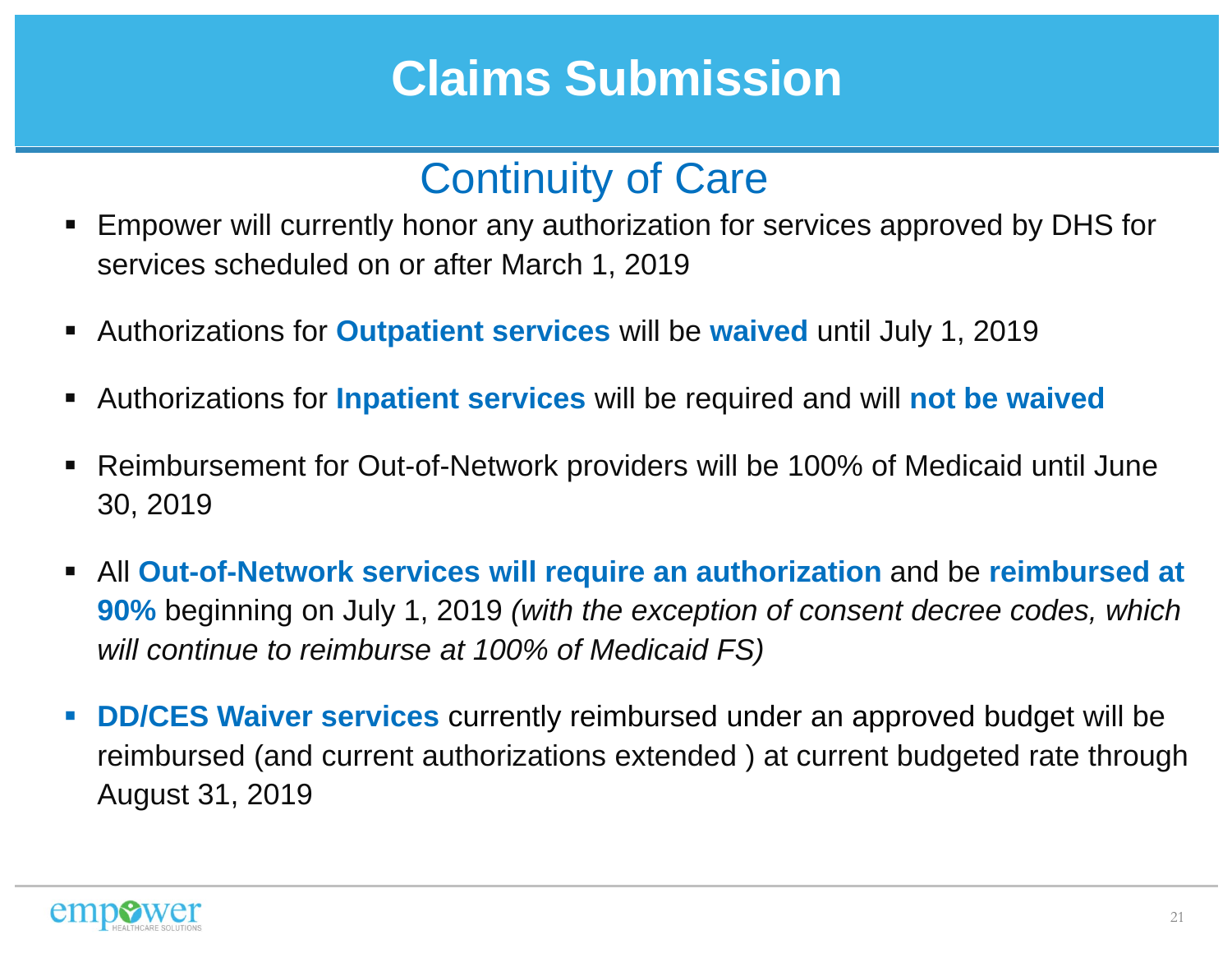#### Common Claim Billing Errors

- • Atypical providers not billing **Medicaid ID #**  *(Atypical provider types MUST bill Medicaid ID #)*
- • Billing with outdated provider billing information *(Note: all provide data elements MUST match current DXC master provider file)*
- • **Transposed** member name, date of birth, Empower ID #
- • Incorrect **span dates** for services with multiple units
- •Incorrect **billing code** and/or modifier



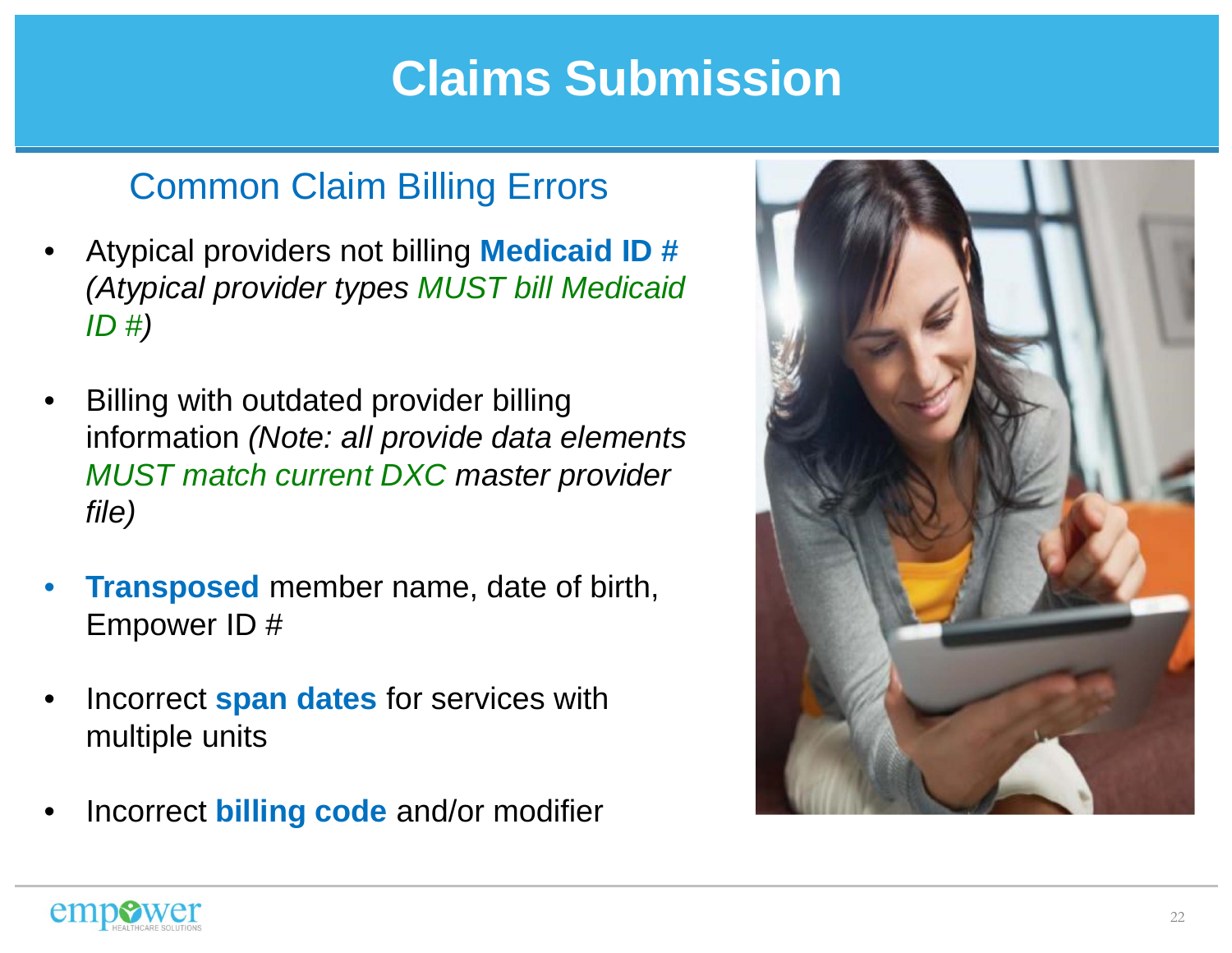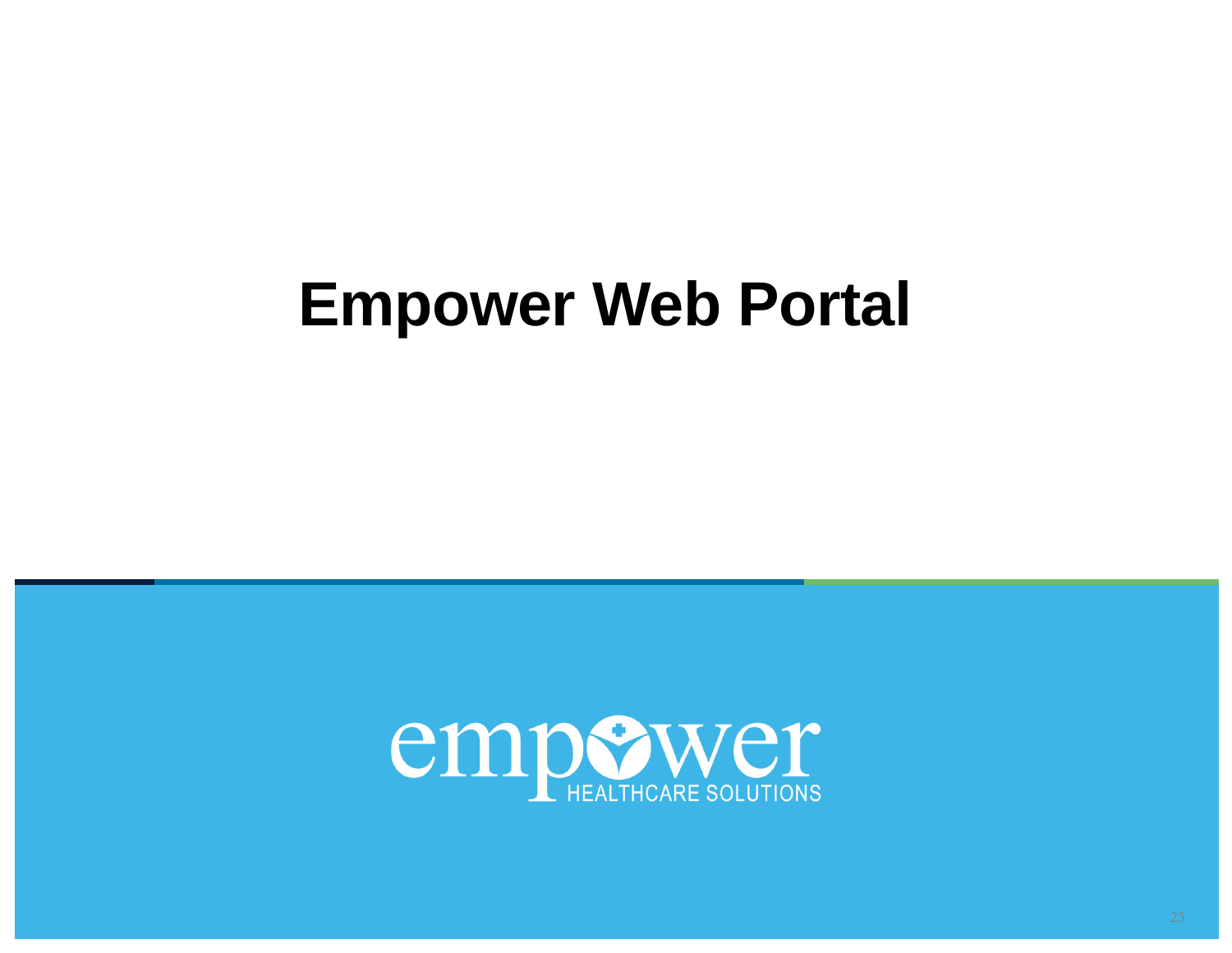#### SAVE TIME. SAVE MONEY. Use our secure online Provider Portal.

- Check member eligibility and benefit limits
- Submit and check the status of a Prior Authorization request
- Submit claims and verify claim status





#### **Access web portal 24/7 at www.getempowerhealth.com**

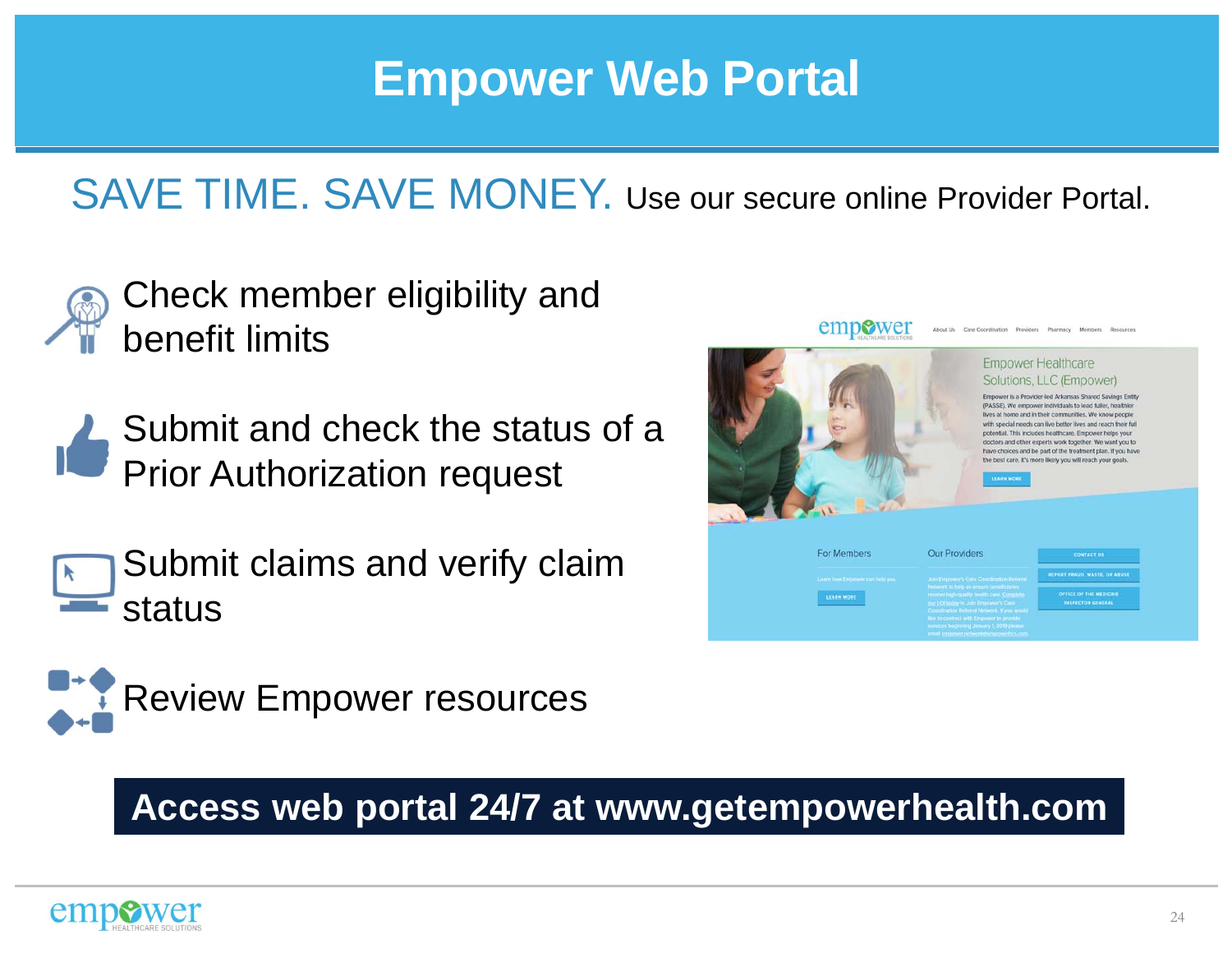#### **Registering for Web Portal**

Providers must be a participating provider to enroll in the secured provider portal website. Resources and general information is available to all providers.

#### Providers must contact have a business unit ID to enroll in the portal. Providers can contact Provider Services @ (855) 429-1028 to obtain their ID.

Providers can self register by clicking "here to register" and completing the registration form located on the website. A business unit ID will be required to enroll.

|                                             | A TRAFFICATION IN A                                                                            |
|---------------------------------------------|------------------------------------------------------------------------------------------------|
| <b>empewer</b>                              | <b>Provider Information</b><br>To register for an account please fill out the required infor   |
| username                                    | How may we contact you?<br>* Last Name<br>* First Name                                         |
| password                                    | * Phone<br>$E$ Email                                                                           |
| Login                                       | <b>Search for your Provider Office</b><br>$'$ NPI<br>* Business Unit ID B                      |
| Click here to register   Forgot login info? | Cancel<br>Next ><br>C 2018 Copyright - evolenthealth.com - All Rights Re<br>X03 05 32 11142018 |

empower



\*Required Fields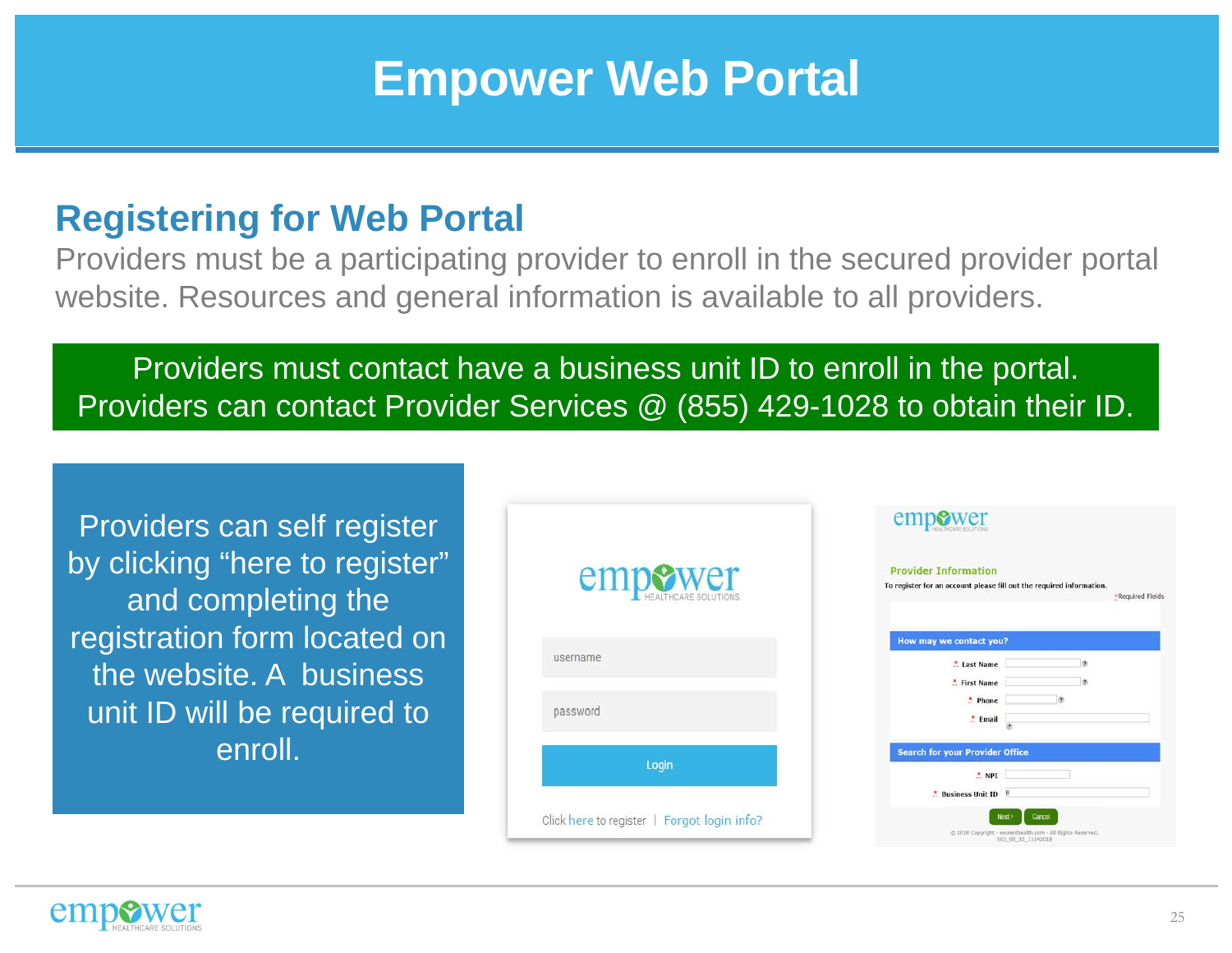Please visit the **Empower** website frequently to see provider alerts, newsletters, schedule for upcoming webinars, and to view many of the educational opportunities.

#### **www.getempowerhealth.com**

#### **The following is a list of trainings currently offered by Empower:**

- ш Empower Provider Orientation
- Provider Portal: Prior Authorization and Claims
- ш Psychiatric Residential Treatment and Intermediate Care Facilities (ICF)
- Inpatient Authorizations: Navigating Identifi and Medical Necessity
- Outpatient Services
- Personal Care Services

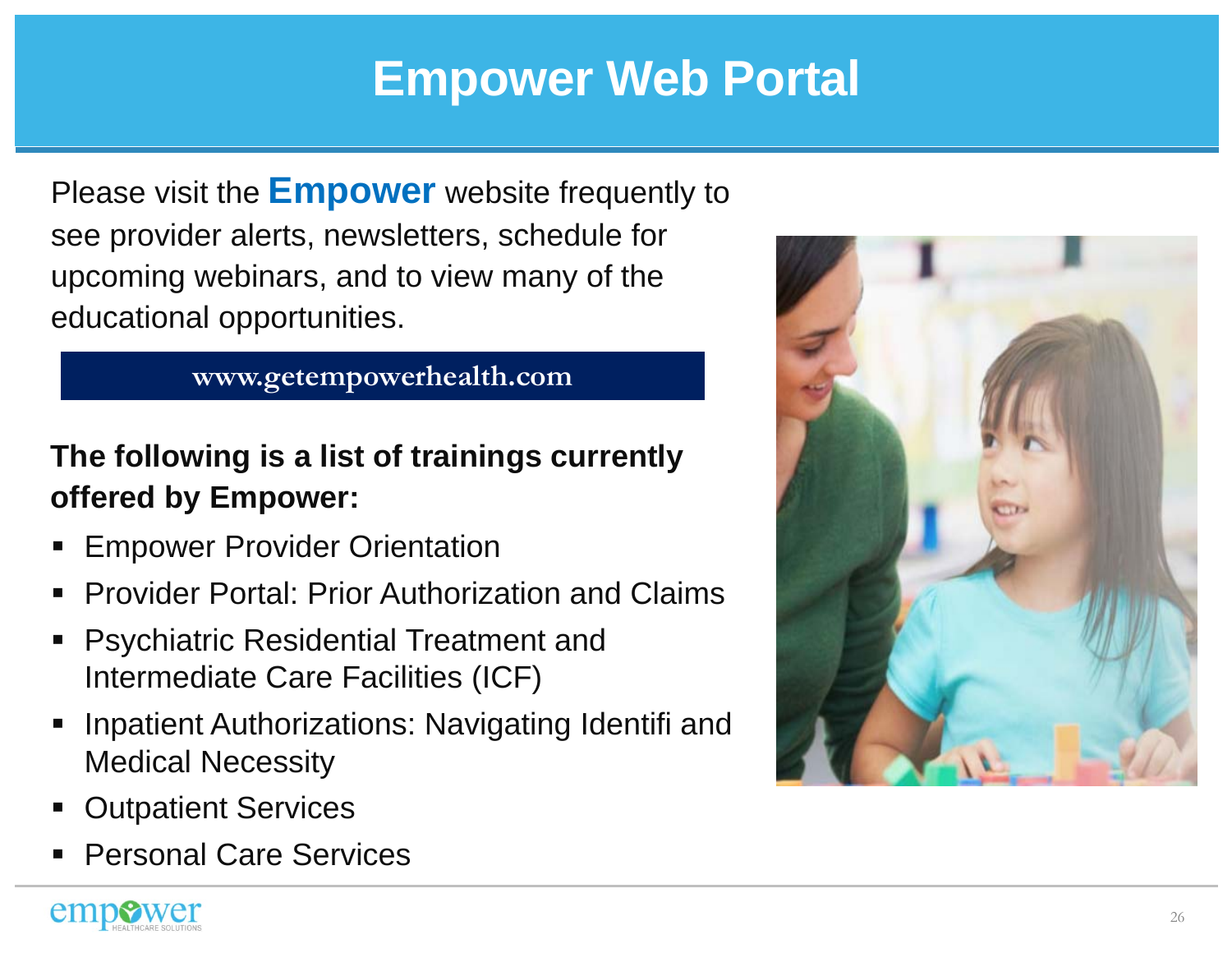## **Provider Resources**

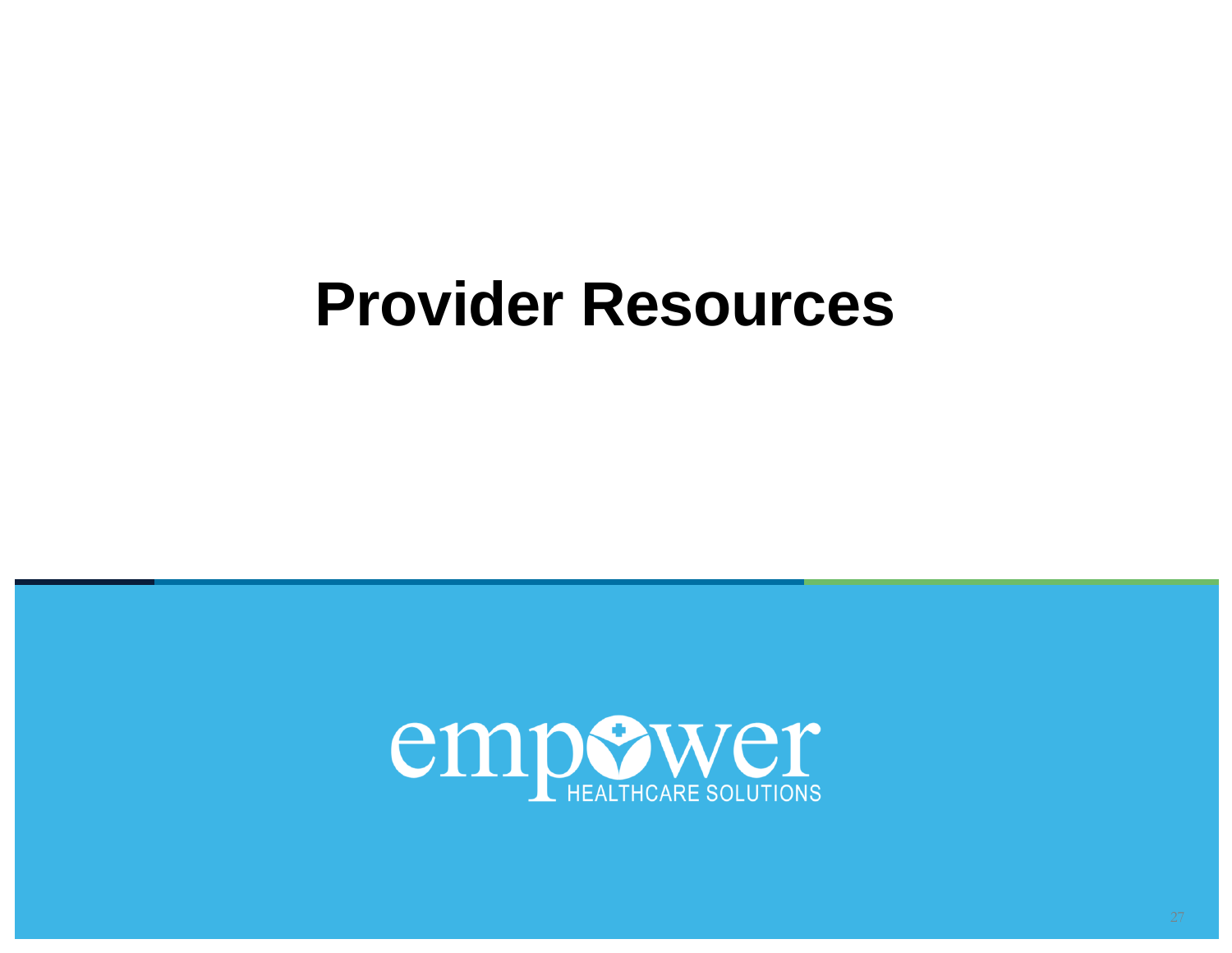### **Provider Resources**



Review the **Provider Manual** for more detailed information about provider requirements and partnering with Empower

| Claims                     | Credentialing            | Provider & Member Administrative<br>Guidelines |  |
|----------------------------|--------------------------|------------------------------------------------|--|
| <b>Quality Improvement</b> | <b>Pharmacy Services</b> | Utilization Management                         |  |
| Compliance                 | Appeals & Grievances     | Care Coordination                              |  |



Refer to the **Quick Reference Guide** for authorization requirements, addresses, phone numbers, and other important information



Refer to the **Clinical Practice Guidelines** to assist with determining medical necessity, criteria for coverage of services, and other relevant criteria related to services.



Contact your **Provider Relations Manager** to schedule an in-service meeting for to obtain additional information

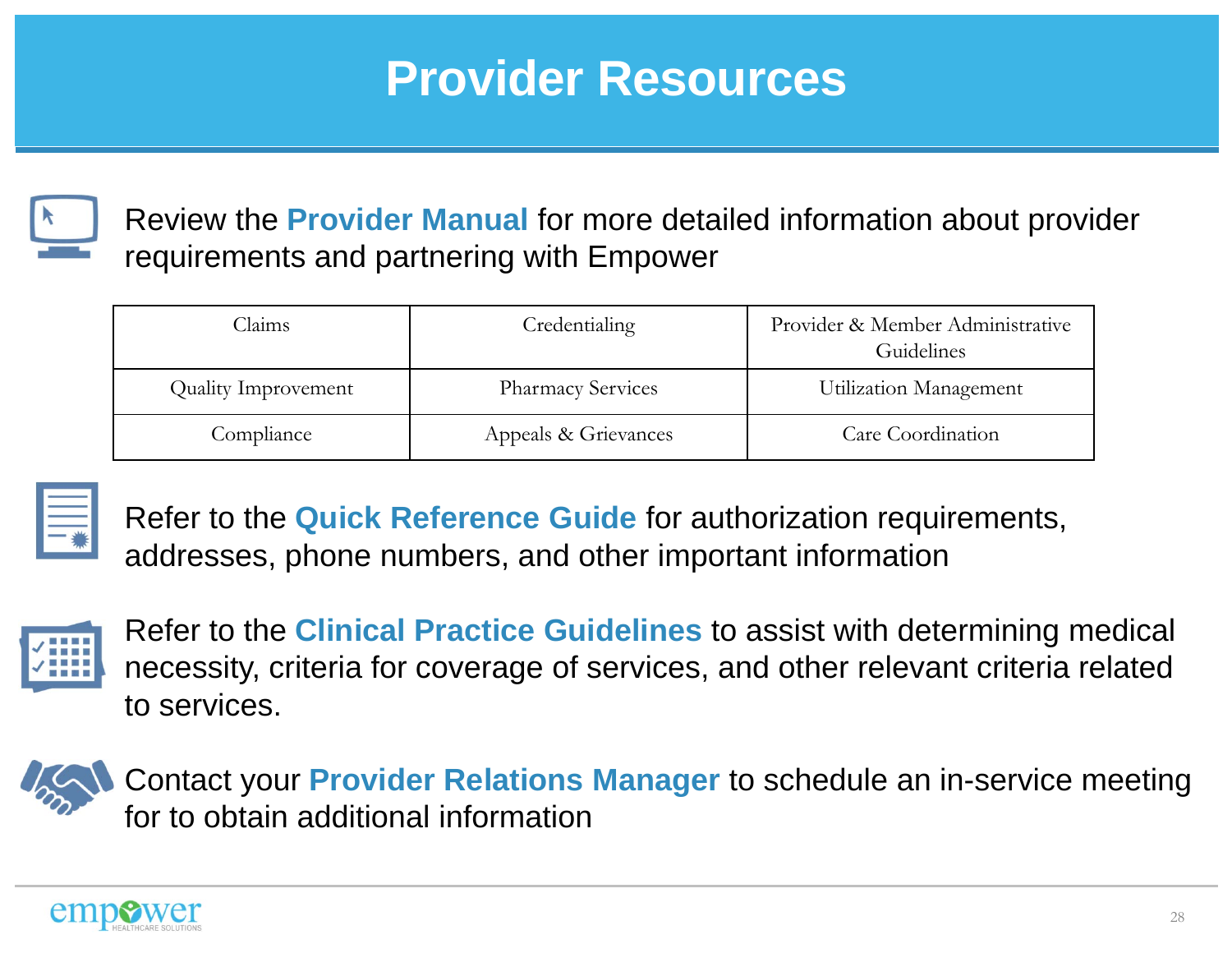#### **Provider Resources**

#### **Empower Key Contact Information**

| <b>Care Coordination</b><br><b>Claims</b><br><b>Clinical Appeals</b><br><b>Complaints/Grievances</b><br><b>Credentialing &amp; Contracting</b><br><b>Member Customer Service</b><br>Member Benefits, Eligibility, and<br>Authorizations | (866) 261-1286   TTY 711<br>getempowerhealth.com |
|-----------------------------------------------------------------------------------------------------------------------------------------------------------------------------------------------------------------------------------------|--------------------------------------------------|
| <b>Provider Services</b>                                                                                                                                                                                                                | (855) 429-1028                                   |
| Fraud, Waste, Abuse (Ethix360)                                                                                                                                                                                                          | (844) 478-0329                                   |
| <b>Pharmacy Help Desk</b><br>(Pharmacies Only)                                                                                                                                                                                          | $(800)$ 364-6331                                 |

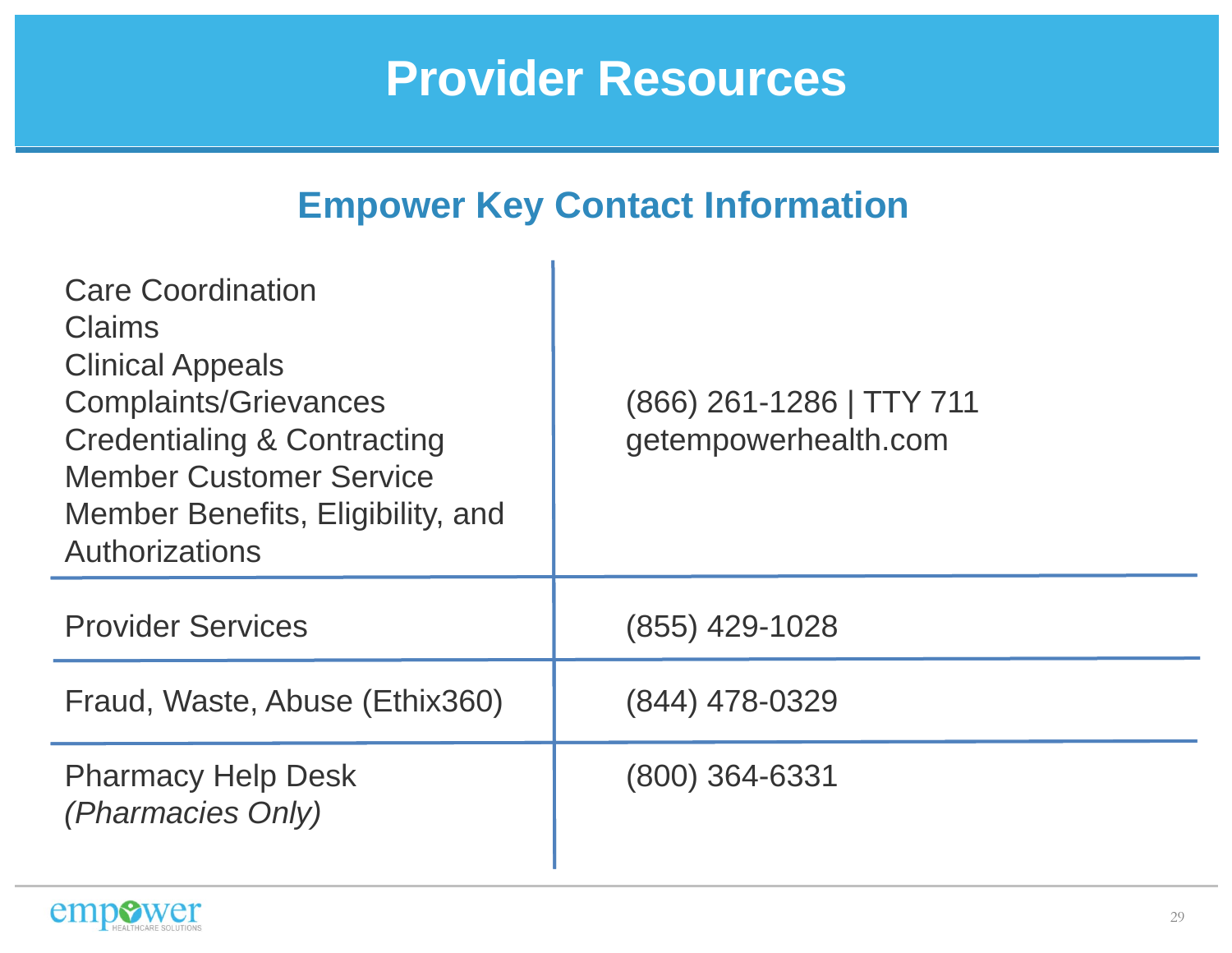#### **Contact Us**

#### **Key Departments – Email Us**

• **Care Coordination** 

Carecoordination@empowerhcs.com

• **Complaints and Grievances** 

ComplaintsandGrievance@empowerhcs.com

• **Contracting** 

Empower.Networking@empowerhcs.com

• **Provider Relations**

EmpowerhealthcaresolutionsPR@empowerhcs.com

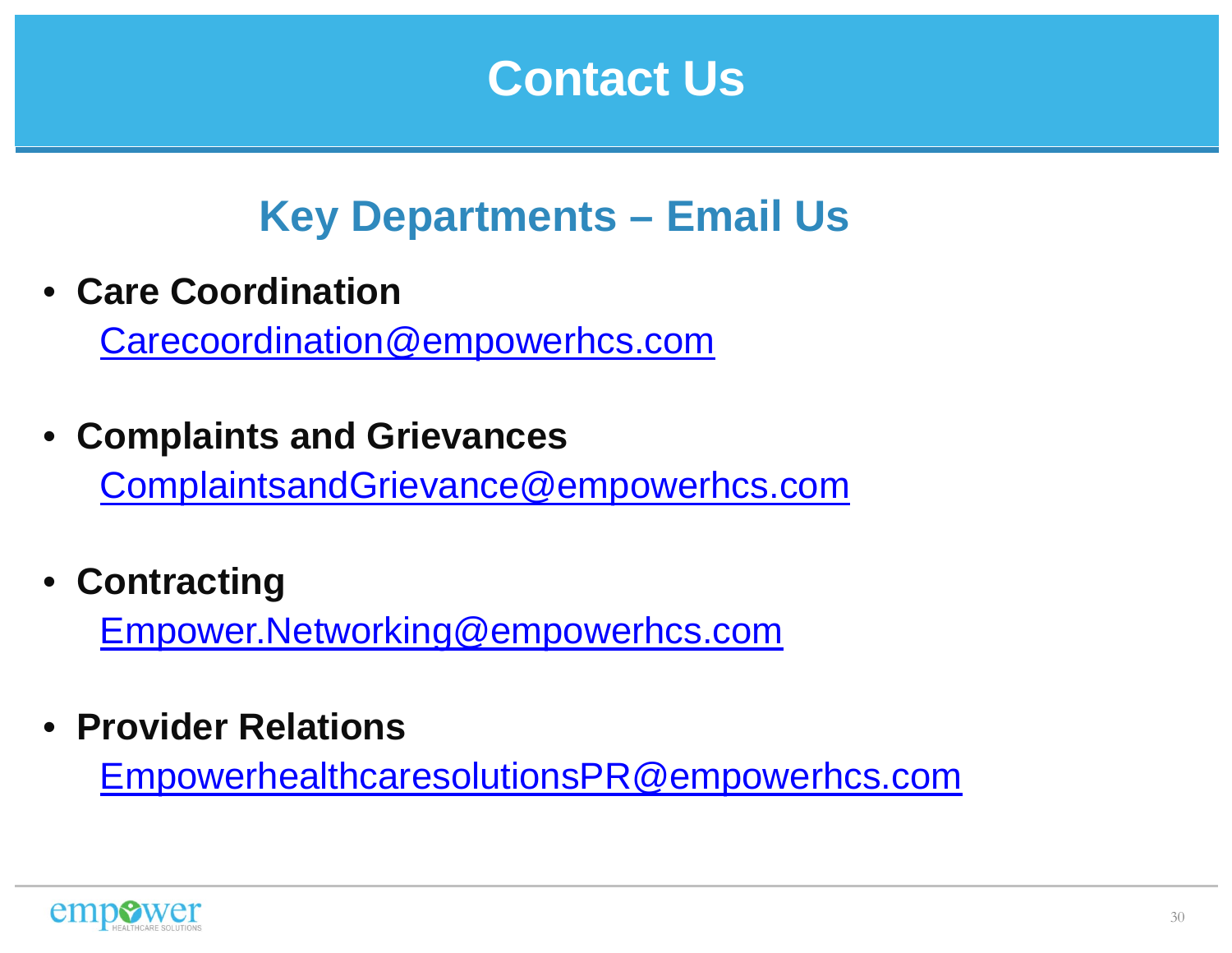### **Care Coordinator Supervisors by Program**

| <b>Care Coordinator Supervisors</b> | Program   | Email                             | Phone        |
|-------------------------------------|-----------|-----------------------------------|--------------|
| Micah Pryor, LPC                    | Child BH  | Micah.Pryor@empowerhcs.com        | 501.351.4598 |
| April Bale, LCSW                    | Child BH  | April.Bale@empowerhcs.com         | 501.519.5420 |
| <b>Lindsay Lisemby, LCSW</b>        | Child BH  | Lindsay.Lisemby@empowerhcs.com    | 501.813.7104 |
| <b>Joey Gardner, LCSW</b>           | Child BH  | Joey.Gardner@empowerhcs.com       | 501.813.7784 |
| Kirsten Bird, RN                    | Child BH  | Kirsten.Bird@empowerhcs.com       | 501.607.7797 |
| Heather Hoggard, LMSW               | Child BH  | Heather.Hoggard@empowerhcs.com    | 501.607.7968 |
| Liz Deere, LCSW                     | Child BH  | Elizabeth.Deere@empowerhcs.com    | 501.680.6135 |
| Lauren Pickens, LCSW                | Child BH  | Lauren.Pickens@empowerhcs.com     | 501.607.8243 |
| Julie Rial, LPC                     | Child BH  | Julie.Rial@empowerhcs.com         | 501.813.5821 |
| Melanie Hilt, LPC                   | Child BH  | Melanie.Hilt@empowerhcs.com       | 501.804.5612 |
| JoVann Leek, RN                     | Adult BH  | JoVann.Leek@empowerhcs.com        | 501.366.0018 |
| Kim Robinson, LCSW                  | Adult BH  | Kimberly.Robinson@empowerhcs.com  | 501.680.2554 |
| Lance White, LPC                    | Adult BH  | Lance.White@empowerhcs.com        | 501.607.1320 |
| <b>Stacy Crawford, LCSW</b>         | Adult BH  | Stacy.Crawford@empowerhcs.com     | 501.813.5736 |
| Jennifer Hennessee                  | <b>DD</b> | Jennifer.Hennessee@empowerhcs.com | 501.607.8246 |
| <b>Christie Green</b>               | DD        | Christie.Green@empowerhc.com      | 501.353.7218 |
| <b>Sherry Clements, RN</b>          | DD        | Sherry.Clements@empowerhcs.com    | 501.297.4515 |

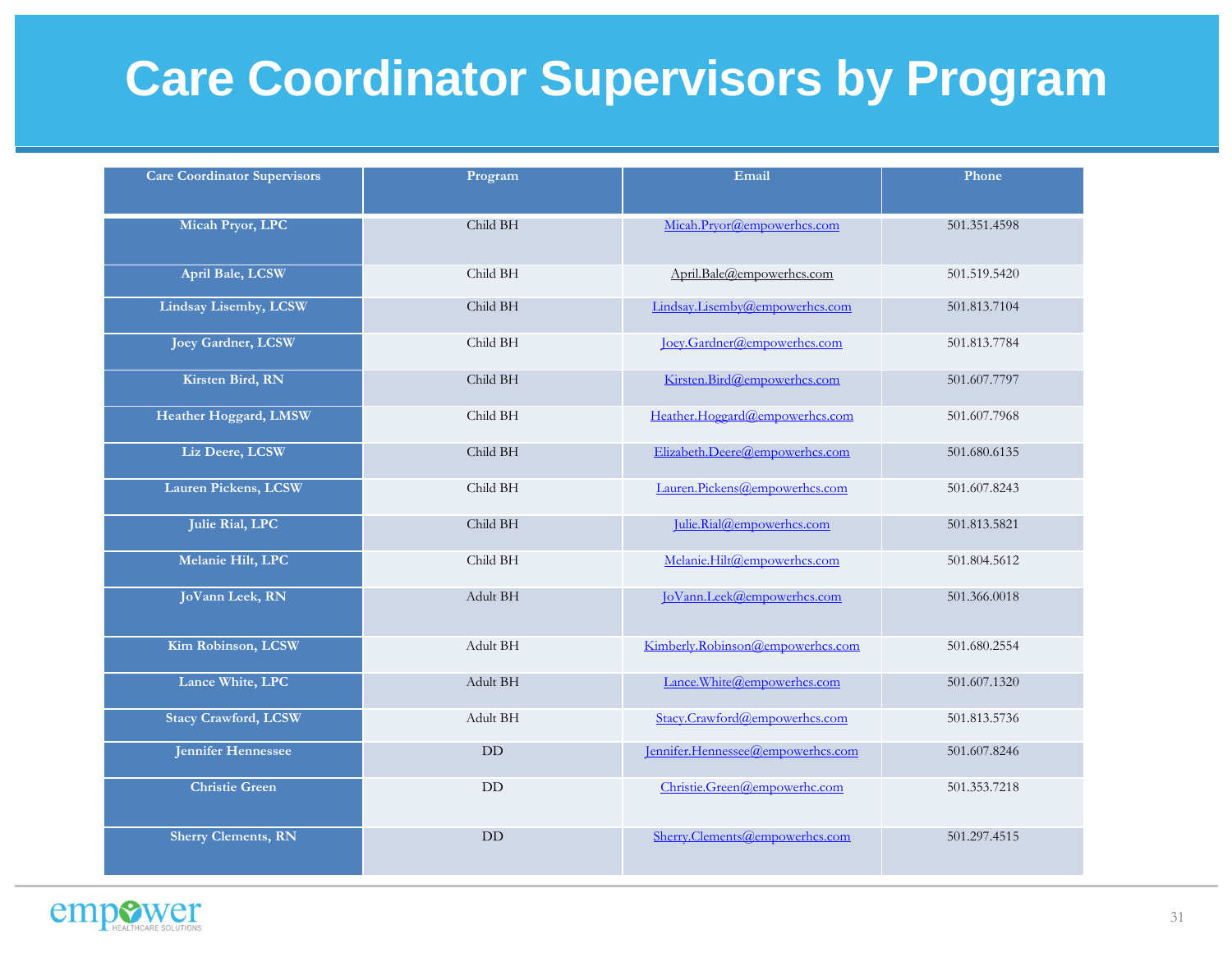### **Additional Resources**

- Empower Website www.getempowerhealth.com
	- $\blacksquare$ **Provider Forms and Resources**
	- $\blacksquare$ **Provider Alerts**
	- $\blacksquare$ Provider Handbook
	- $\blacksquare$ **Provider Trainings**
- Medicaid Provider Enrollment https://medicaid.mmis.arkansas.gov/Provider/Enroll/Enroll.aspx
- PASSE- Provider-Led Arkansas Shared Saving Entity https://humanservices.arkansas.gov/about-dhs/dms/passe
- $\blacksquare$  Office of the PASSE Ombudsman https://humanservices.arkansas.gov/about-dhs/dms/passe-ombudsman